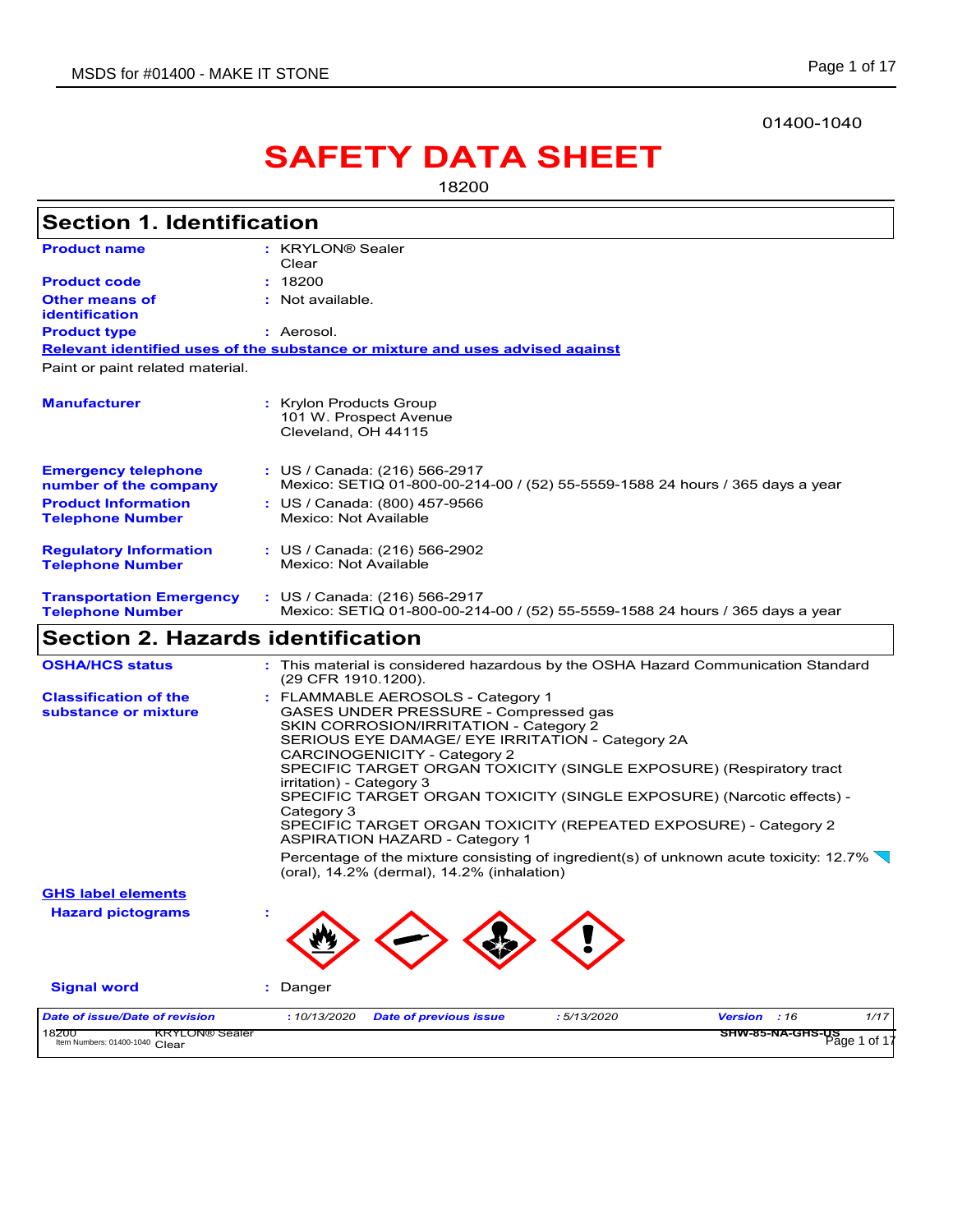## **Section 2. Hazards identification**

| <b>Hazard statements</b>                   | : Extremely flammable aerosol.<br>Contains gas under pressure; may explode if heated.<br>May be fatal if swallowed and enters airways.<br>Causes skin irritation.<br>Causes serious eye irritation.<br>May cause respiratory irritation.<br>May cause drowsiness or dizziness.<br>Suspected of causing cancer.<br>May cause damage to organs through prolonged or repeated exposure.                                                                                                                                                                                                                                                                       |
|--------------------------------------------|------------------------------------------------------------------------------------------------------------------------------------------------------------------------------------------------------------------------------------------------------------------------------------------------------------------------------------------------------------------------------------------------------------------------------------------------------------------------------------------------------------------------------------------------------------------------------------------------------------------------------------------------------------|
| <b>Precautionary statements</b>            |                                                                                                                                                                                                                                                                                                                                                                                                                                                                                                                                                                                                                                                            |
| <b>General</b>                             | : Read label before use. Keep out of reach of children. If medical advice is needed,<br>have product container or label at hand.                                                                                                                                                                                                                                                                                                                                                                                                                                                                                                                           |
| <b>Prevention</b>                          | : Obtain special instructions before use. Do not handle until all safety precautions have $\setminus$<br>been read and understood. Wear protective gloves, protective clothing and eye or face<br>protection. Keep away from heat, hot surfaces, sparks, open flames and other ignition<br>sources. No smoking. Do not spray on an open flame or other ignition source. Use<br>only outdoors or in a well-ventilated area. Do not breathe dust or mist. Wash<br>thoroughly after handling. Pressurized container: Do not pierce or burn, even after use.                                                                                                   |
| <b>Response</b>                            | : IF exposed or concerned: Get medical advice or attention. IF INHALED: Remove<br>person to fresh air and keep comfortable for breathing. Call a POISON CENTER or<br>doctor if you feel unwell. IF SWALLOWED: Immediately call a POISON CENTER or<br>doctor. Do NOT induce vomiting. Take off contaminated clothing and wash it before<br>reuse. IF ON SKIN: Wash with plenty of water. If skin irritation occurs: Get medical<br>advice or attention. IF IN EYES: Rinse cautiously with water for several minutes.<br>Remove contact lenses, if present and easy to do. Continue rinsing. If eye irritation<br>persists: Get medical advice or attention. |
| <b>Storage</b>                             | : Store locked up. Protect from sunlight. Do not expose to temperatures exceeding 50<br>°C/122 °F. Store in a well-ventilated place. Keep container tightly closed.                                                                                                                                                                                                                                                                                                                                                                                                                                                                                        |
| <b>Disposal</b>                            | Dispose of contents and container in accordance with all local, regional, national and<br>international regulations.                                                                                                                                                                                                                                                                                                                                                                                                                                                                                                                                       |
| <b>Supplemental label</b><br>elements      | DELAYED EFFECTS FROM LONG TERM OVEREXPOSURE, Contains solvents which<br>can cause permanent brain and nervous system damage. Intentional misuse by<br>deliberately concentrating and inhaling the contents can be harmful or fatal. WARNING:<br>This product contains chemicals known to the State of California to cause cancer and<br>birth defects or other reproductive harm.                                                                                                                                                                                                                                                                          |
|                                            | Please refer to the SDS for additional information. Keep out of reach of children. Keep<br>upright in a cool, dry place. Do not discard empty can in trash compactor.                                                                                                                                                                                                                                                                                                                                                                                                                                                                                      |
| <b>Hazards not otherwise</b><br>classified | : None known.                                                                                                                                                                                                                                                                                                                                                                                                                                                                                                                                                                                                                                              |

### **Section 3. Composition/information on ingredients**

**Other means of Substance/mixture :** Mixture

**:** Not available.

#### **CAS number/other identifiers**

**identification**

| Ingredient name                                                                                                                                 |              |                               | % by weight                                                                   | <b>CAS number</b>                                                                                  |  |
|-------------------------------------------------------------------------------------------------------------------------------------------------|--------------|-------------------------------|-------------------------------------------------------------------------------|----------------------------------------------------------------------------------------------------|--|
| Acetone<br>n-Butyl Acetate<br>Propane<br><b>Butane</b><br>Xylene, mixed isomers<br>Ethyl 3-Ethoxypropionate<br>Amorphous Silica<br>Ethylbenzene |              |                               | l≥25 - ≤50∶<br>l≥10 - ≤25<br>l≥10 - ≤25<br>l≥10 - ≤25<br>≤3<br>≤3<br>≤3<br><1 | 67-64-1<br>123-86-4<br>74-98-6<br>106-97-8<br>1330-20-7<br>763-69-9<br>7631-86-9<br>$100 - 41 - 4$ |  |
| <b>Date of issue/Date of revision</b><br>18200<br><b>KRYLON®</b> Sealer<br>Item Numbers: 01400-1040 Clear                                       | : 10/13/2020 | <b>Date of previous issue</b> | :5/13/2020                                                                    | 2/17<br>Version : 16<br>SHW-85-NA-GHS-US<br>Page 2 of 17                                           |  |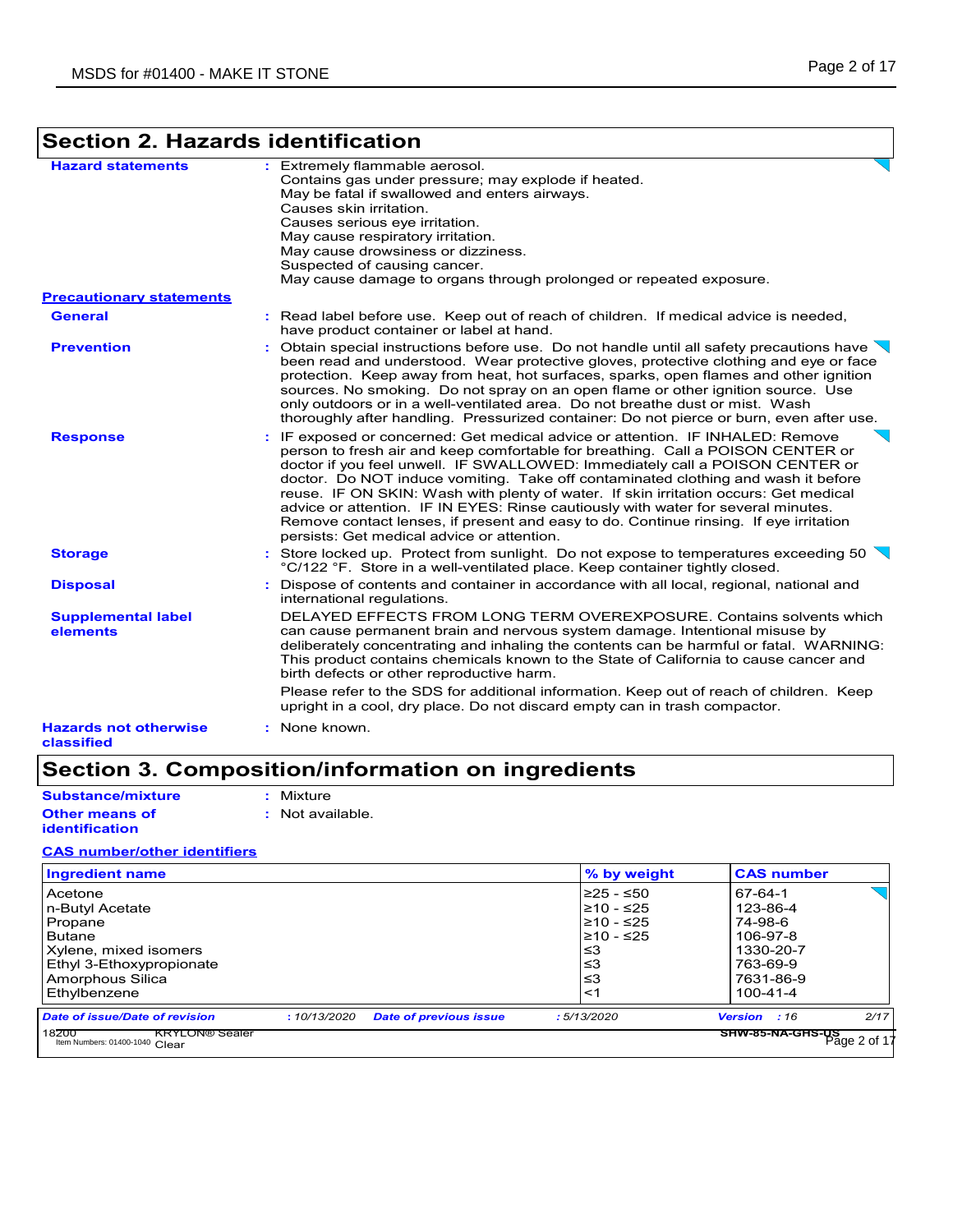### **Section 3. Composition/information on ingredients**

Any concentration shown as a range is to protect confidentiality or is due to batch variation.

**There are no additional ingredients present which, within the current knowledge of the supplier and in the concentrations applicable, are classified as hazardous to health and hence require reporting in this section.**

**Occupational exposure limits, if available, are listed in Section 8.**

### **Section 4. First aid measures**

|                                                                                | <b>Description of necessary first aid measures</b>                                                                                                                                                                                                                                                                                                                                                                                                                                                                                                                                                                                                                                                                                                                                                                                              |
|--------------------------------------------------------------------------------|-------------------------------------------------------------------------------------------------------------------------------------------------------------------------------------------------------------------------------------------------------------------------------------------------------------------------------------------------------------------------------------------------------------------------------------------------------------------------------------------------------------------------------------------------------------------------------------------------------------------------------------------------------------------------------------------------------------------------------------------------------------------------------------------------------------------------------------------------|
| <b>Eye contact</b>                                                             | : Immediately flush eyes with plenty of water, occasionally lifting the upper and lower<br>eyelids. Check for and remove any contact lenses. Continue to rinse for at least 10<br>minutes. Get medical attention.                                                                                                                                                                                                                                                                                                                                                                                                                                                                                                                                                                                                                               |
| <b>Inhalation</b>                                                              | : Remove victim to fresh air and keep at rest in a position comfortable for breathing. If it<br>is suspected that fumes are still present, the rescuer should wear an appropriate mask<br>or self-contained breathing apparatus. If not breathing, if breathing is irregular or if<br>respiratory arrest occurs, provide artificial respiration or oxygen by trained personnel. It<br>may be dangerous to the person providing aid to give mouth-to-mouth resuscitation.<br>Get medical attention. If necessary, call a poison center or physician. If unconscious,<br>place in recovery position and get medical attention immediately. Maintain an open<br>airway. Loosen tight clothing such as a collar, tie, belt or waistband.                                                                                                            |
| <b>Skin contact</b>                                                            | : Flush contaminated skin with plenty of water. Remove contaminated clothing and<br>shoes. Continue to rinse for at least 10 minutes. Get medical attention. Wash clothing<br>before reuse. Clean shoes thoroughly before reuse.                                                                                                                                                                                                                                                                                                                                                                                                                                                                                                                                                                                                                |
| <b>Ingestion</b>                                                               | : Get medical attention immediately. Call a poison center or physician. Wash out mouth<br>with water. Remove dentures if any. Remove victim to fresh air and keep at rest in a<br>position comfortable for breathing. If material has been swallowed and the exposed<br>person is conscious, give small quantities of water to drink. Stop if the exposed person<br>feels sick as vomiting may be dangerous. Aspiration hazard if swallowed. Can enter<br>lungs and cause damage. Do not induce vomiting. If vomiting occurs, the head should<br>be kept low so that vomit does not enter the lungs. Never give anything by mouth to an<br>unconscious person. If unconscious, place in recovery position and get medical<br>attention immediately. Maintain an open airway. Loosen tight clothing such as a collar,<br>tie, belt or waistband. |
|                                                                                |                                                                                                                                                                                                                                                                                                                                                                                                                                                                                                                                                                                                                                                                                                                                                                                                                                                 |
|                                                                                |                                                                                                                                                                                                                                                                                                                                                                                                                                                                                                                                                                                                                                                                                                                                                                                                                                                 |
| <b>Eye contact</b>                                                             | : Causes serious eye irritation.                                                                                                                                                                                                                                                                                                                                                                                                                                                                                                                                                                                                                                                                                                                                                                                                                |
| <b>Inhalation</b>                                                              | : Can cause central nervous system (CNS) depression. May cause drowsiness or<br>dizziness. May cause respiratory irritation.                                                                                                                                                                                                                                                                                                                                                                                                                                                                                                                                                                                                                                                                                                                    |
| <b>Skin contact</b>                                                            | : Causes skin irritation.                                                                                                                                                                                                                                                                                                                                                                                                                                                                                                                                                                                                                                                                                                                                                                                                                       |
| <b>Ingestion</b>                                                               | : Can cause central nervous system (CNS) depression. May be fatal if swallowed and<br>enters airways.                                                                                                                                                                                                                                                                                                                                                                                                                                                                                                                                                                                                                                                                                                                                           |
| <b>Potential acute health effects</b><br><b>Over-exposure signs/symptoms</b>   |                                                                                                                                                                                                                                                                                                                                                                                                                                                                                                                                                                                                                                                                                                                                                                                                                                                 |
| <b>Eye contact</b>                                                             | : Adverse symptoms may include the following:<br>pain or irritation<br>watering<br>redness                                                                                                                                                                                                                                                                                                                                                                                                                                                                                                                                                                                                                                                                                                                                                      |
| <b>Most important symptoms/effects, acute and delayed</b><br><b>Inhalation</b> | : Adverse symptoms may include the following:<br>respiratory tract irritation<br>coughing<br>nausea or vomiting<br>headache<br>drowsiness/fatigue<br>dizziness/vertigo<br>unconsciousness                                                                                                                                                                                                                                                                                                                                                                                                                                                                                                                                                                                                                                                       |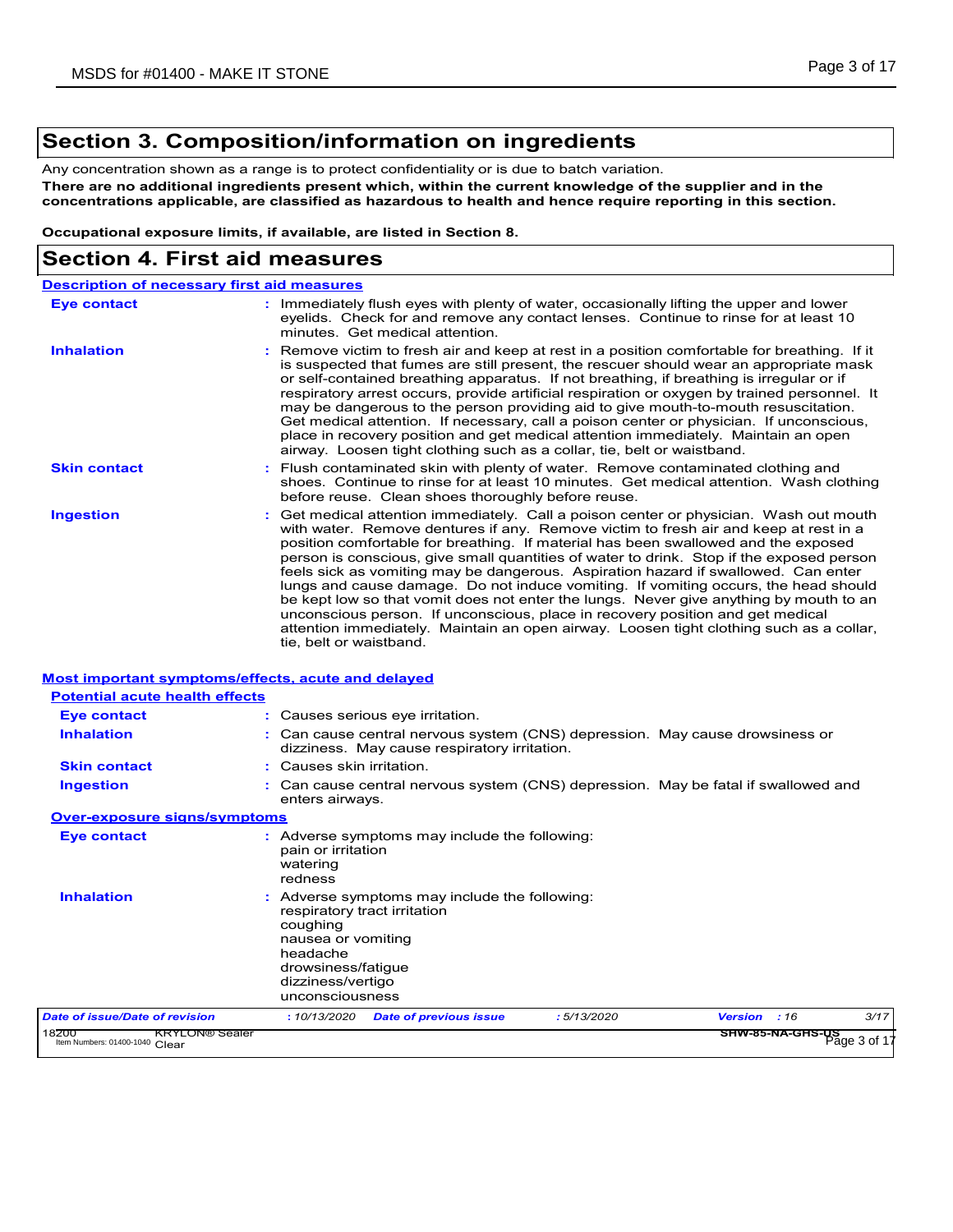### **Section 4. First aid measures**

| <b>Skin contact</b>               | Adverse symptoms may include the following:<br>irritation<br>redness                                                                                                                                                                                                                                                    |  |
|-----------------------------------|-------------------------------------------------------------------------------------------------------------------------------------------------------------------------------------------------------------------------------------------------------------------------------------------------------------------------|--|
| <b>Ingestion</b>                  | : Adverse symptoms may include the following:<br>nausea or vomiting                                                                                                                                                                                                                                                     |  |
|                                   | Indication of immediate medical attention and special treatment needed, if necessary                                                                                                                                                                                                                                    |  |
| <b>Notes to physician</b>         | : Treat symptomatically. Contact poison treatment specialist immediately if large<br>quantities have been ingested or inhaled.                                                                                                                                                                                          |  |
| <b>Specific treatments</b>        | : No specific treatment.                                                                                                                                                                                                                                                                                                |  |
| <b>Protection of first-aiders</b> | : No action shall be taken involving any personal risk or without suitable training. If it is<br>suspected that fumes are still present, the rescuer should wear an appropriate mask or<br>self-contained breathing apparatus. It may be dangerous to the person providing aid to<br>give mouth-to-mouth resuscitation. |  |

### **See toxicological information (Section 11)**

| <b>Section 5. Fire-fighting measures</b>                 |                                                                                                                                                                                                                                                                                                                                                                                                                                                       |  |  |
|----------------------------------------------------------|-------------------------------------------------------------------------------------------------------------------------------------------------------------------------------------------------------------------------------------------------------------------------------------------------------------------------------------------------------------------------------------------------------------------------------------------------------|--|--|
| <b>Extinguishing media</b>                               |                                                                                                                                                                                                                                                                                                                                                                                                                                                       |  |  |
| <b>Suitable extinguishing</b><br>media                   | : Use an extinguishing agent suitable for the surrounding fire.                                                                                                                                                                                                                                                                                                                                                                                       |  |  |
| <b>Unsuitable extinguishing</b><br>media                 | : None known                                                                                                                                                                                                                                                                                                                                                                                                                                          |  |  |
| <b>Specific hazards arising</b><br>from the chemical     | : Extremely flammable aerosol. Runoff to sewer may create fire or explosion hazard. In<br>a fire or if heated, a pressure increase will occur and the container may burst, with the<br>risk of a subsequent explosion. Gas may accumulate in low or confined areas or travel<br>a considerable distance to a source of ignition and flash back, causing fire or explosion.<br>Bursting aerosol containers may be propelled from a fire at high speed. |  |  |
| <b>Hazardous thermal</b><br>decomposition products       | Decomposition products may include the following materials:<br>carbon dioxide<br>carbon monoxide<br>metal oxide/oxides                                                                                                                                                                                                                                                                                                                                |  |  |
| <b>Special protective actions</b><br>for fire-fighters   | : Promptly isolate the scene by removing all persons from the vicinity of the incident if<br>there is a fire. No action shall be taken involving any personal risk or without suitable<br>training. Move containers from fire area if this can be done without risk. Use water<br>spray to keep fire-exposed containers cool.                                                                                                                         |  |  |
| <b>Special protective</b><br>equipment for fire-fighters | : Fire-fighters should wear appropriate protective equipment and self-contained breathing<br>apparatus (SCBA) with a full face-piece operated in positive pressure mode.                                                                                                                                                                                                                                                                              |  |  |

### **Section 6. Accidental release measures**

|                                | Personal precautions, protective equipment and emergency procedures                                                                                                                                                                                                                                                                                                                                                                                                                                                                                                                                                                                                                                                                                                              |
|--------------------------------|----------------------------------------------------------------------------------------------------------------------------------------------------------------------------------------------------------------------------------------------------------------------------------------------------------------------------------------------------------------------------------------------------------------------------------------------------------------------------------------------------------------------------------------------------------------------------------------------------------------------------------------------------------------------------------------------------------------------------------------------------------------------------------|
| For non-emergency<br>personnel | : No action shall be taken involving any personal risk or without suitable training.<br>Evacuate surrounding areas. Keep unnecessary and unprotected personnel from<br>entering. In the case of aerosols being ruptured, care should be taken due to the rapid<br>escape of the pressurized contents and propellant. If a large number of containers are<br>ruptured, treat as a bulk material spillage according to the instructions in the clean-up<br>section. Do not touch or walk through spilled material. Shut off all ignition sources. No<br>flares, smoking or flames in hazard area. Avoid breathing vapor or mist. Provide<br>adequate ventilation. Wear appropriate respirator when ventilation is inadequate. Put<br>on appropriate personal protective equipment. |

| Date of issue/Date of revision                                   | 10/13/2020 | <b>Date of previous issue</b> | 5/13/2020 | Version | :16                     | 4/17         |
|------------------------------------------------------------------|------------|-------------------------------|-----------|---------|-------------------------|--------------|
| 18200<br><b>KRYLON® Sealer</b><br>Item Numbers: 01400-1040 Clear |            |                               |           |         | <b>SHW-85-NA-GHS-US</b> | Page 4 of 17 |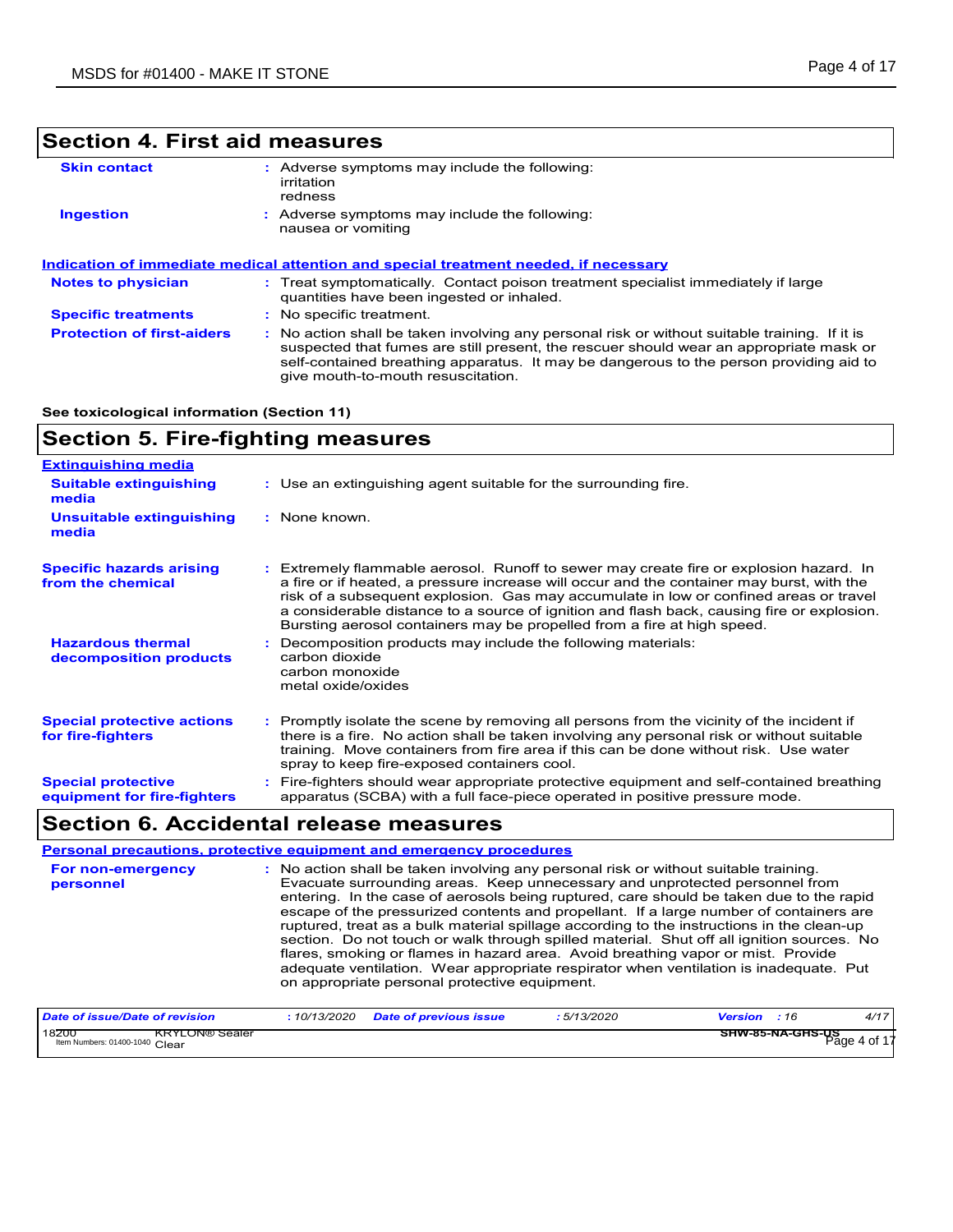### **Section 6. Accidental release measures**

| For emergency responders                                     | If specialized clothing is required to deal with the spillage, take note of any information in<br>Section 8 on suitable and unsuitable materials. See also the information in "For non-<br>emergency personnel".                                                                                                                                                                                                                                                                                                                                                                                                                                                                                                                                                   |
|--------------------------------------------------------------|--------------------------------------------------------------------------------------------------------------------------------------------------------------------------------------------------------------------------------------------------------------------------------------------------------------------------------------------------------------------------------------------------------------------------------------------------------------------------------------------------------------------------------------------------------------------------------------------------------------------------------------------------------------------------------------------------------------------------------------------------------------------|
| <b>Environmental precautions</b>                             | : Avoid dispersal of spilled material and runoff and contact with soil, waterways, drains<br>and sewers. Inform the relevant authorities if the product has caused environmental<br>pollution (sewers, waterways, soil or air).                                                                                                                                                                                                                                                                                                                                                                                                                                                                                                                                    |
| <u>Methods and materials for containment and cleaning up</u> |                                                                                                                                                                                                                                                                                                                                                                                                                                                                                                                                                                                                                                                                                                                                                                    |
| <b>Small spill</b>                                           | : Stop leak if without risk. Move containers from spill area. Use spark-proof tools and<br>explosion-proof equipment. Dilute with water and mop up if water-soluble. Alternatively,<br>or if water-insoluble, absorb with an inert dry material and place in an appropriate waste<br>disposal container. Dispose of via a licensed waste disposal contractor.                                                                                                                                                                                                                                                                                                                                                                                                      |
| Large spill                                                  | Stop leak if without risk. Move containers from spill area. Use spark-proof tools and<br>explosion-proof equipment. Approach release from upwind. Prevent entry into sewers,<br>water courses, basements or confined areas. Wash spillages into an effluent treatment<br>plant or proceed as follows. Contain and collect spillage with non-combustible,<br>absorbent material e.g. sand, earth, vermiculite or diatomaceous earth and place in<br>container for disposal according to local regulations (see Section 13). Dispose of via a<br>licensed waste disposal contractor. Contaminated absorbent material may pose the<br>same hazard as the spilled product. Note: see Section 1 for emergency contact<br>information and Section 13 for waste disposal. |

### **Section 7. Handling and storage**

| <b>Precautions for safe handling</b>                                             |                                                                                                                                                                                                                                                                                                                                                                                                                                                                                                                                                                                                                                                                                                                                                                                                                                                         |
|----------------------------------------------------------------------------------|---------------------------------------------------------------------------------------------------------------------------------------------------------------------------------------------------------------------------------------------------------------------------------------------------------------------------------------------------------------------------------------------------------------------------------------------------------------------------------------------------------------------------------------------------------------------------------------------------------------------------------------------------------------------------------------------------------------------------------------------------------------------------------------------------------------------------------------------------------|
| <b>Protective measures</b>                                                       | : Put on appropriate personal protective equipment (see Section 8). Pressurized<br>container: protect from sunlight and do not expose to temperatures exceeding 50°C. Do<br>not pierce or burn, even after use. Avoid exposure - obtain special instructions before<br>use. Do not handle until all safety precautions have been read and understood. Do not<br>get in eyes or on skin or clothing. Do not breathe vapor or mist. Do not swallow. Avoid<br>breathing gas. Use only with adequate ventilation. Wear appropriate respirator when<br>ventilation is inadequate. Store and use away from heat, sparks, open flame or any<br>other ignition source. Use explosion-proof electrical (ventilating, lighting and material<br>handling) equipment. Use only non-sparking tools. Empty containers retain product<br>residue and can be hazardous. |
| <b>Advice on general</b><br>occupational hygiene                                 | : Eating, drinking and smoking should be prohibited in areas where this material is<br>handled, stored and processed. Workers should wash hands and face before eating.<br>drinking and smoking. Remove contaminated clothing and protective equipment before<br>entering eating areas. See also Section 8 for additional information on hygiene<br>measures.                                                                                                                                                                                                                                                                                                                                                                                                                                                                                           |
| <b>Conditions for safe storage,</b><br>including any<br><b>incompatibilities</b> | : Store in accordance with local regulations. Store away from direct sunlight in a dry, cool<br>and well-ventilated area, away from incompatible materials (see Section 10) and food<br>and drink. Protect from sunlight. Store locked up. Eliminate all ignition sources. Use<br>appropriate containment to avoid environmental contamination. See Section 10 for<br>incompatible materials before handling or use.                                                                                                                                                                                                                                                                                                                                                                                                                                    |

### **Section 8. Exposure controls/personal protection**

### **Control parameters**

**Occupational exposure limits (OSHA United States)**

| Date of issue/Date of revision                                   | : 10/13/2020 | <b>Date of previous issue</b> | : 5/13/2020 | <b>Version</b> : 16                     | 5/17 |
|------------------------------------------------------------------|--------------|-------------------------------|-------------|-----------------------------------------|------|
| 18200<br><b>KRYLON® Sealer</b><br>Item Numbers: 01400-1040 Clear |              |                               |             | <b>SHW-85-NA-GHS-US</b><br>Page 5 of 17 |      |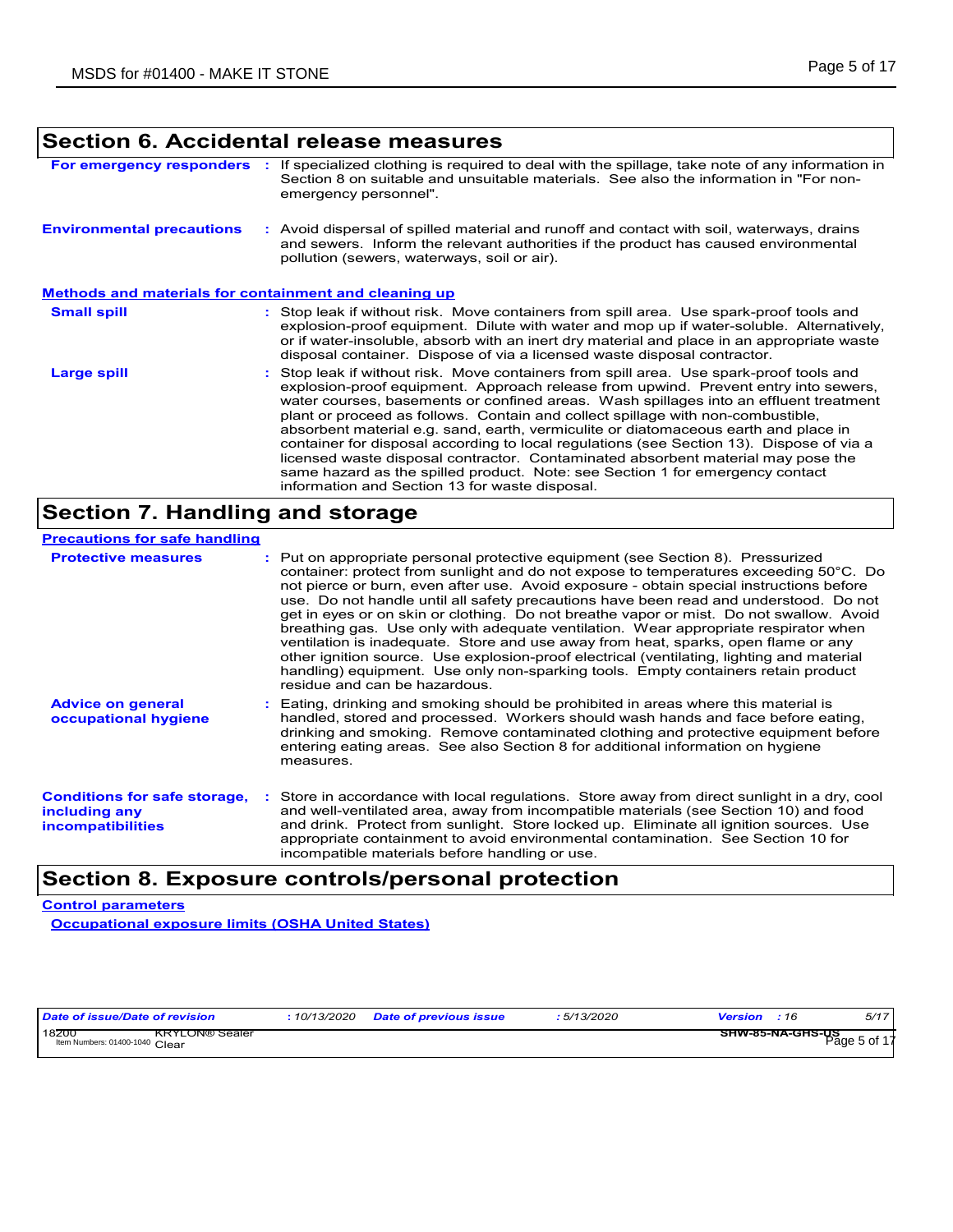| 67-64-1               | ACGIH TLV (United States, 3/2020).<br>TWA: 250 ppm 8 hours.                                                                                                                                                                                                                                                                                                                                                                                                       |
|-----------------------|-------------------------------------------------------------------------------------------------------------------------------------------------------------------------------------------------------------------------------------------------------------------------------------------------------------------------------------------------------------------------------------------------------------------------------------------------------------------|
|                       |                                                                                                                                                                                                                                                                                                                                                                                                                                                                   |
| 123-86-4              | STEL: 500 ppm 15 minutes.<br>NIOSH REL (United States, 10/2016).<br>TWA: 250 ppm 10 hours.<br>TWA: 590 mg/m <sup>3</sup> 10 hours.<br>OSHA PEL (United States, 5/2018).<br>TWA: 1000 ppm 8 hours.<br>TWA: $2400$ mg/m <sup>3</sup> 8 hours.<br>NIOSH REL (United States, 10/2016).<br>TWA: 150 ppm 10 hours.<br>TWA: 710 mg/m <sup>3</sup> 10 hours.<br>STEL: 200 ppm 15 minutes.<br>STEL: 950 mg/m <sup>3</sup> 15 minutes.<br>OSHA PEL (United States, 5/2018). |
|                       | TWA: 150 ppm 8 hours.<br>TWA: 710 mg/m <sup>3</sup> 8 hours.<br>ACGIH TLV (United States, 3/2020).<br>STEL: 150 ppm 15 minutes.<br>TWA: 50 ppm 8 hours.                                                                                                                                                                                                                                                                                                           |
| 74-98-6               | NIOSH REL (United States, 10/2016).<br>TWA: 1000 ppm 10 hours.<br>TWA: 1800 mg/m <sup>3</sup> 10 hours.<br>OSHA PEL (United States, 5/2018).<br>TWA: 1000 ppm 8 hours.<br>TWA: $1800 \text{ mg/m}^3$ 8 hours<br>ACGIH TLV (United States, 3/2020). Oxygen<br>Depletion [Asphyxiant]. Explosive potential.                                                                                                                                                         |
| 106-97-8              | NIOSH REL (United States, 10/2016).<br>TWA: 800 ppm 10 hours.<br>TWA: 1900 mg/m <sup>3</sup> 10 hours.<br>ACGIH TLV (United States, 3/2020).<br><b>Explosive potential.</b><br>STEL: 1000 ppm 15 minutes.                                                                                                                                                                                                                                                         |
| 1330-20-7             | ACGIH TLV (United States, 3/2020).<br>TWA: 100 ppm 8 hours.<br>TWA: 434 mg/m <sup>3</sup> 8 hours.<br>STEL: 150 ppm 15 minutes.<br>STEL: 651 mg/m <sup>3</sup> 15 minutes.<br>OSHA PEL (United States, 5/2018).<br>TWA: 100 ppm 8 hours.<br>TWA: $435 \text{ mg/m}^3$ 8 hours.                                                                                                                                                                                    |
| 763-69-9<br>7631-86-9 | None.<br>NIOSH REL (United States, 10/2016).<br>TWA: 6 mg/m <sup>3</sup> 10 hours.                                                                                                                                                                                                                                                                                                                                                                                |
| $100 - 41 - 4$        | ACGIH TLV (United States, 3/2020).<br>TWA: 20 ppm 8 hours.<br>NIOSH REL (United States, 10/2016).<br>TWA: 100 ppm 10 hours.<br>TWA: $435 \text{ mg/m}^3$ 10 hours.<br>STEL: 125 ppm 15 minutes.<br>STEL: 545 mg/m <sup>3</sup> 15 minutes.<br>OSHA PEL (United States, 5/2018).<br>TWA: 100 ppm 8 hours.<br>TWA: $435 \text{ mg/m}^3$ 8 hours.                                                                                                                    |
|                       | : 10/13/2020<br><b>Date of previous issue</b>                                                                                                                                                                                                                                                                                                                                                                                                                     |

**SHW-85-NA-GHS-US**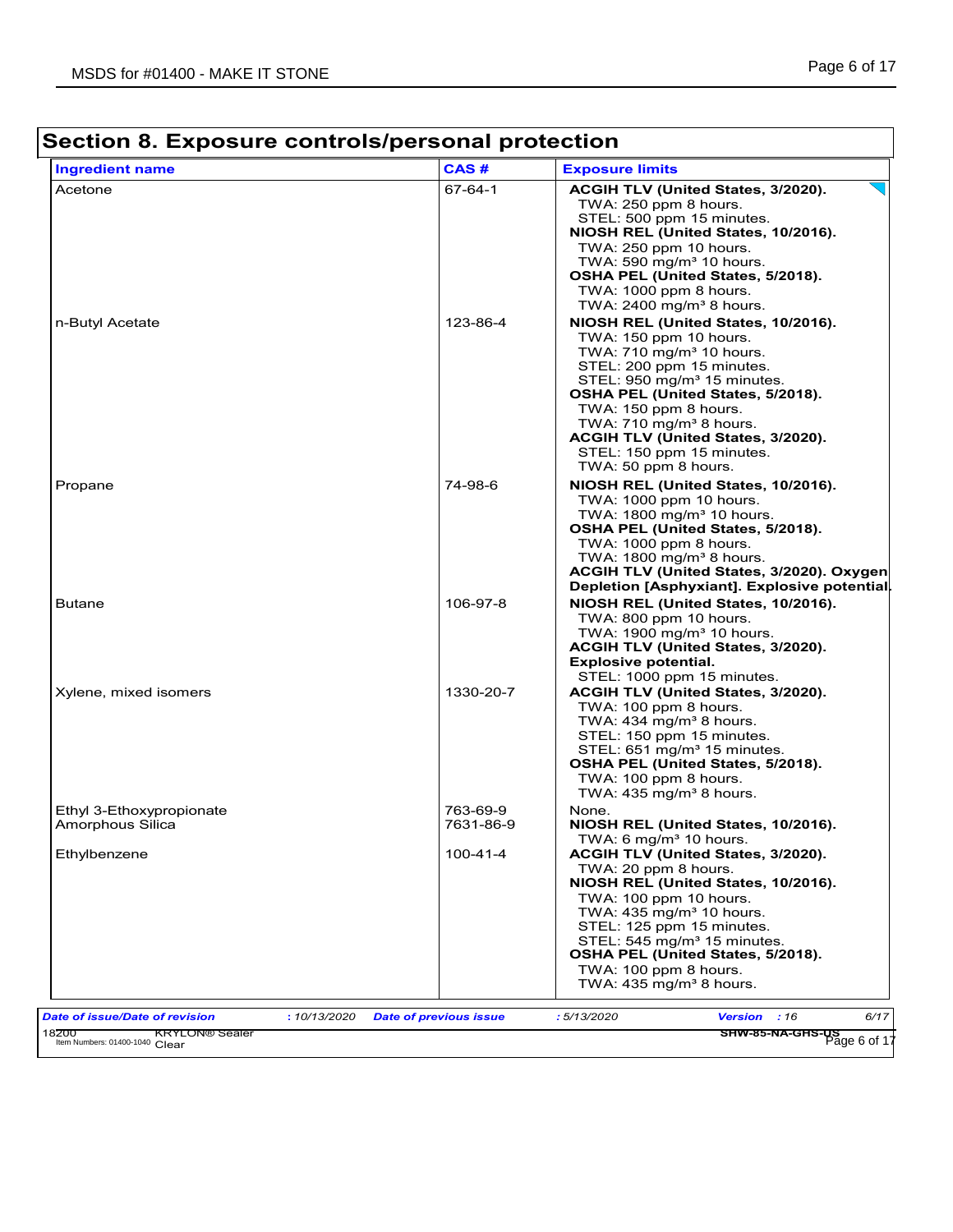**Occupational exposure limits (Canada)**

| <b>Ingredient name</b>                         | CAS#                          | <b>Exposure limits</b>                                                                                                                                                                                                                                                                                                                                                                                                                                                                                                                                                                                                                                                                                                                  |
|------------------------------------------------|-------------------------------|-----------------------------------------------------------------------------------------------------------------------------------------------------------------------------------------------------------------------------------------------------------------------------------------------------------------------------------------------------------------------------------------------------------------------------------------------------------------------------------------------------------------------------------------------------------------------------------------------------------------------------------------------------------------------------------------------------------------------------------------|
| acetone                                        | 67-64-1                       | CA Alberta Provincial (Canada, 6/2018).<br>8 hrs OEL: 1200 mg/m <sup>3</sup> 8 hours.<br>15 min OEL: 1800 mg/m <sup>3</sup> 15 minutes.<br>8 hrs OEL: 500 ppm 8 hours.<br>15 min OEL: 750 ppm 15 minutes.<br><b>CA British Columbia Provincial (Canada,</b><br>1/2020).<br>TWA: 250 ppm 8 hours.<br>STEL: 500 ppm 15 minutes.<br>CA Ontario Provincial (Canada, 6/2019).<br>TWA: 250 ppm 8 hours.<br>STEL: 500 ppm 15 minutes.<br>CA Quebec Provincial (Canada, 7/2019).<br>TWAEV: 500 ppm 8 hours.<br>TWAEV: 1190 mg/m <sup>3</sup> 8 hours.<br>STEV: 1000 ppm 15 minutes.<br>STEV: 2380 mg/m <sup>3</sup> 15 minutes.<br><b>CA Saskatchewan Provincial (Canada,</b><br>7/2013).<br>STEL: 750 ppm 15 minutes.<br>TWA: 500 ppm 8 hours. |
| n-butyl acetate                                | 123-86-4                      | CA Alberta Provincial (Canada, 6/2018).<br>15 min OEL: 200 ppm 15 minutes.<br>15 min OEL: 950 mg/m <sup>3</sup> 15 minutes.<br>8 hrs OEL: 150 ppm 8 hours.<br>8 hrs OEL: 713 mg/m <sup>3</sup> 8 hours.<br><b>CA British Columbia Provincial (Canada,</b><br>$1/2020$ ).<br>TWA: 20 ppm 8 hours.<br>CA Ontario Provincial (Canada, 6/2019).<br>TWA: 150 ppm 8 hours.<br>STEL: 200 ppm 15 minutes.<br>CA Quebec Provincial (Canada, 7/2019).<br>TWAEV: 150 ppm 8 hours.<br>TWAEV: 713 mg/m <sup>3</sup> 8 hours.<br>STEV: 200 ppm 15 minutes.<br>STEV: 950 mg/m <sup>3</sup> 15 minutes.<br><b>CA Saskatchewan Provincial (Canada,</b><br>7/2013).<br>STEL: 200 ppm 15 minutes.<br>TWA: 150 ppm 8 hours.                                 |
| Normal propane                                 | 74-98-6                       | CA Alberta Provincial (Canada, 6/2018).<br>8 hrs OEL: 1000 ppm 8 hours.<br>CA Quebec Provincial (Canada, 7/2019).<br>TWAEV: 1000 ppm 8 hours.<br>TWAEV: 1800 mg/m <sup>3</sup> 8 hours.<br>CA Ontario Provincial (Canada, 6/2019).<br>TWA: 1000 ppm 8 hours.<br><b>CA Saskatchewan Provincial (Canada,</b><br>7/2013).<br>STEL: 1250 ppm 15 minutes.<br>TWA: 1000 ppm 8 hours.<br><b>CA British Columbia Provincial (Canada,</b><br>1/2020). Oxygen Depletion [Asphyxiant].                                                                                                                                                                                                                                                             |
| Date of issue/Date of revision<br>: 10/13/2020 | <b>Date of previous issue</b> | 7/17<br>: 5/13/2020<br>Version : 16                                                                                                                                                                                                                                                                                                                                                                                                                                                                                                                                                                                                                                                                                                     |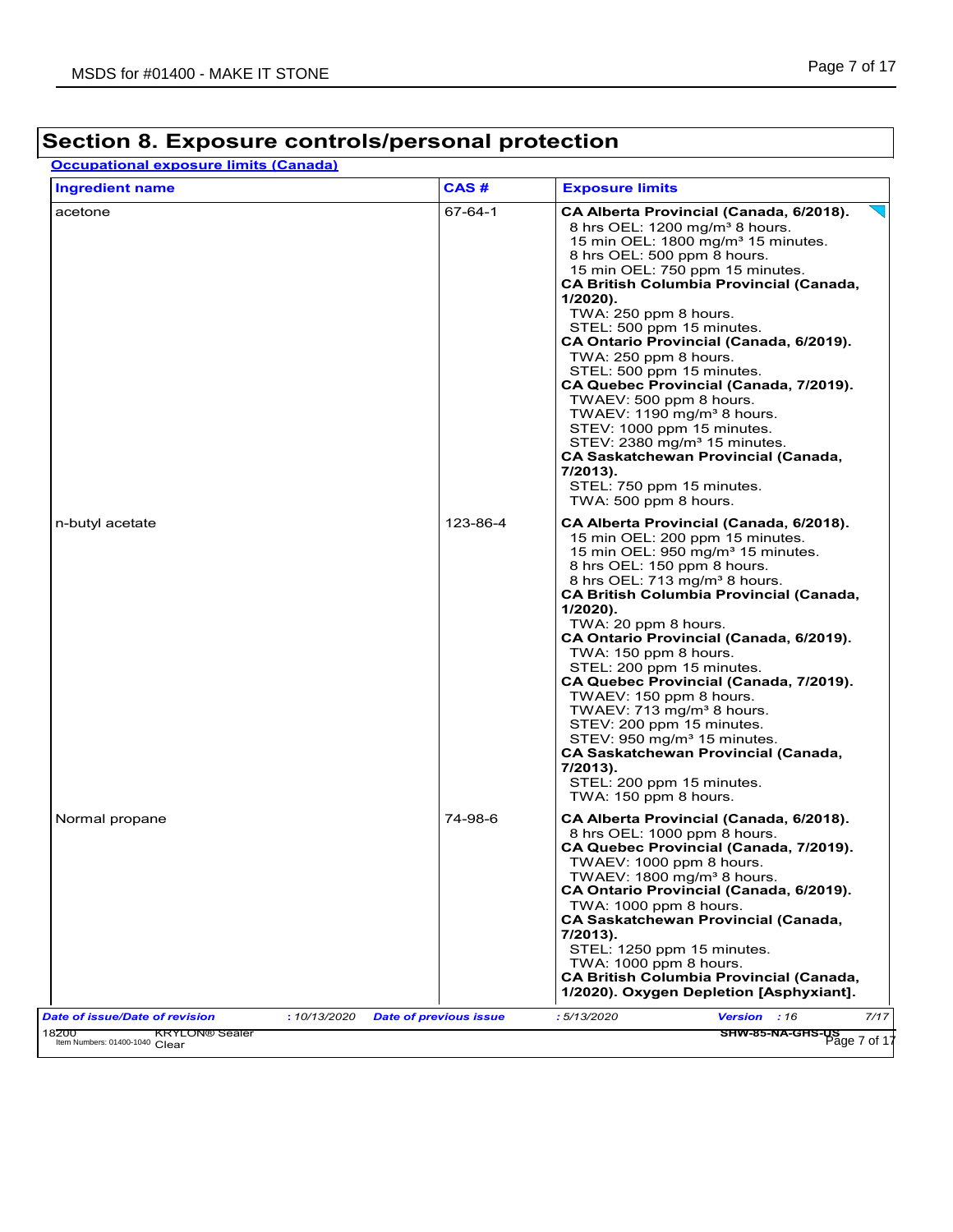#### **Section 8. Exposure controls/personal protection Explosive potential.** Butane 106-97-8 **CA Alberta Provincial (Canada, 6/2018).** Canada, 6/2018). 8 hrs OEL: 1000 ppm 8 hours. **CA Quebec Provincial (Canada, 7/2019).** TWAEV: 800 ppm 8 hours. TWAEV:  $1900$  mg/m<sup>3</sup> 8 hours. **CA Ontario Provincial (Canada, 6/2019).** TWA: 800 ppm 8 hours. **CA Saskatchewan Provincial (Canada, 7/2013).** STEL: 1250 ppm 15 minutes. TWA: 1000 ppm 8 hours. **CA British Columbia Provincial (Canada, 1/2020). Explosive potential.** STEL: 1000 ppm 15 minutes. Xylene 1330-20-7 **CA Alberta Provincial (Canada, 6/2018).** 8 hrs OEL: 100 ppm 8 hours. 15 min OEL: 651 mg/m<sup>3</sup> 15 minutes. 15 min OEL: 150 ppm 15 minutes. 8 hrs OEL: 434 mg/m<sup>3</sup> 8 hours. **CA British Columbia Provincial (Canada, 1/2020).** TWA: 100 ppm 8 hours. STEL: 150 ppm 15 minutes. **CA Quebec Provincial (Canada, 7/2019).** TWAEV: 100 ppm 8 hours. TWAEV:  $434 \text{ mg/m}^3$  8 hours. STEV: 150 ppm 15 minutes. STEV: 651 mg/m<sup>3</sup> 15 minutes. **CA Ontario Provincial (Canada, 6/2019).** STEL: 150 ppm 15 minutes. TWA: 100 ppm 8 hours. **CA Saskatchewan Provincial (Canada, 7/2013).** STEL: 150 ppm 15 minutes. TWA: 100 ppm 8 hours. Ethylbenzene 100-41-4 **CA Alberta Provincial (Canada, 6/2018).** 8 hrs OEL: 100 ppm 8 hours. 8 hrs OEL:  $434 \text{ mg/m}^3$  8 hours. 15 min OEL:  $543$  mg/m $3$  15 minutes. 15 min OEL: 125 ppm 15 minutes. **CA British Columbia Provincial (Canada, 1/2020).** TWA: 20 ppm 8 hours. **CA Ontario Provincial (Canada, 6/2019).** TWA: 20 ppm 8 hours. **CA Quebec Provincial (Canada, 7/2019).** TWAEV: 100 ppm 8 hours. TWAEV: 434 mg/m<sup>3</sup> 8 hours. STEV: 125 ppm 15 minutes. STEV: 543 mg/m<sup>3</sup> 15 minutes. **CA Saskatchewan Provincial (Canada, 7/2013).** STEL: 125 ppm 15 minutes. TWA: 100 ppm 8 hours. **Occupational exposure limits (Mexico)**

| Date of issue/Date of revision                                   | 10/13/2020 | <b>Date of previous issue</b> | 5/13/2020 | Version | :16              | 8/17                     |
|------------------------------------------------------------------|------------|-------------------------------|-----------|---------|------------------|--------------------------|
| 18200<br><b>KRYLON®</b> Sealer<br>Item Numbers: 01400-1040 Clear |            |                               |           |         | SHW-85-NA-GHS-US | Page 8 of 1 <sup>-</sup> |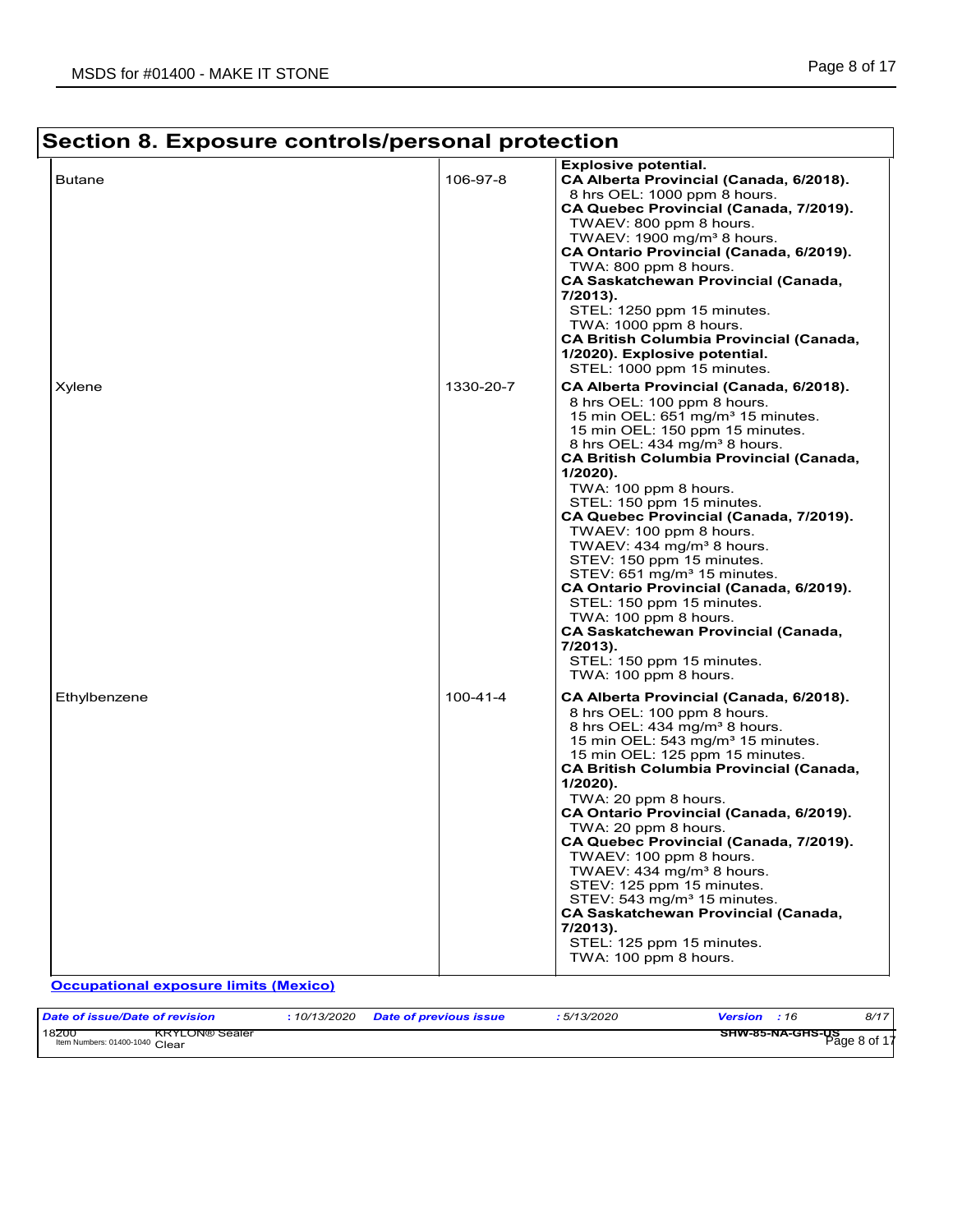|                       | CAS#           | <b>Exposure limits</b>                                                                    |
|-----------------------|----------------|-------------------------------------------------------------------------------------------|
| Acetone               | 67-64-1        | NOM-010-STPS-2014 (Mexico, 4/2016).<br>TWA: 500 ppm 8 hours.<br>STEL: 750 ppm 15 minutes. |
| n-Butyl Acetate       | 123-86-4       | NOM-010-STPS-2014 (Mexico, 4/2016).<br>TWA: 150 ppm 8 hours.<br>STEL: 200 ppm 15 minutes. |
| Propane               | 74-98-6        | NOM-010-STPS-2014 (Mexico, 4/2016).<br>TWA: 1000 ppm 8 hours.                             |
| <b>Butane</b>         | 106-97-8       | NOM-010-STPS-2014 (Mexico, 4/2016).<br>TWA: 1000 ppm 8 hours.                             |
| Xylene, mixed isomers | 1330-20-7      | NOM-010-STPS-2014 (Mexico, 4/2016).<br>STEL: 150 ppm 15 minutes.<br>TWA: 100 ppm 8 hours. |
| Ethylbenzene          | $100 - 41 - 4$ | NOM-010-STPS-2014 (Mexico, 4/2016).<br>TWA: 20 ppm 8 hours.                               |

| <b>Appropriate engineering</b><br><b>controls</b> | : Use only with adequate ventilation. Use process enclosures, local exhaust ventilation or<br>other engineering controls to keep worker exposure to airborne contaminants below any<br>recommended or statutory limits. The engineering controls also need to keep gas,<br>vapor or dust concentrations below any lower explosive limits. Use explosion-proof<br>ventilation equipment.                                                                                                                                                                                                                                |
|---------------------------------------------------|------------------------------------------------------------------------------------------------------------------------------------------------------------------------------------------------------------------------------------------------------------------------------------------------------------------------------------------------------------------------------------------------------------------------------------------------------------------------------------------------------------------------------------------------------------------------------------------------------------------------|
| <b>Environmental exposure</b><br><b>controls</b>  | Emissions from ventilation or work process equipment should be checked to ensure<br>they comply with the requirements of environmental protection legislation. In some<br>cases, fume scrubbers, filters or engineering modifications to the process equipment<br>will be necessary to reduce emissions to acceptable levels.                                                                                                                                                                                                                                                                                          |
| <b>Individual protection measures</b>             |                                                                                                                                                                                                                                                                                                                                                                                                                                                                                                                                                                                                                        |
| <b>Hygiene measures</b>                           | Wash hands, forearms and face thoroughly after handling chemical products, before<br>eating, smoking and using the lavatory and at the end of the working period.<br>Appropriate techniques should be used to remove potentially contaminated clothing.<br>Wash contaminated clothing before reusing. Ensure that eyewash stations and safety<br>showers are close to the workstation location.                                                                                                                                                                                                                        |
| <b>Eye/face protection</b>                        | Safety eyewear complying with an approved standard should be used when a risk<br>assessment indicates this is necessary to avoid exposure to liquid splashes, mists,<br>gases or dusts. If contact is possible, the following protection should be worn, unless<br>the assessment indicates a higher degree of protection: chemical splash goggles.                                                                                                                                                                                                                                                                    |
| <b>Skin protection</b>                            |                                                                                                                                                                                                                                                                                                                                                                                                                                                                                                                                                                                                                        |
| <b>Hand protection</b>                            | : Chemical-resistant, impervious gloves complying with an approved standard should be<br>worn at all times when handling chemical products if a risk assessment indicates this is<br>necessary. Considering the parameters specified by the glove manufacturer, check<br>during use that the gloves are still retaining their protective properties. It should be<br>noted that the time to breakthrough for any glove material may be different for different<br>glove manufacturers. In the case of mixtures, consisting of several substances, the<br>protection time of the gloves cannot be accurately estimated. |
| <b>Body protection</b>                            | Personal protective equipment for the body should be selected based on the task being<br>performed and the risks involved and should be approved by a specialist before<br>handling this product. When there is a risk of ignition from static electricity, wear anti-<br>static protective clothing. For the greatest protection from static discharges, clothing<br>should include anti-static overalls, boots and gloves.                                                                                                                                                                                           |
| <b>Other skin protection</b>                      | : Appropriate footwear and any additional skin protection measures should be selected<br>based on the task being performed and the risks involved and should be approved by a<br>specialist before handling this product.                                                                                                                                                                                                                                                                                                                                                                                              |

| Date of issue/Date of revision                                   | 10/13/2020 | <b>Date of previous issue</b> | 5/13/2020 | Version | 9/17<br>: 16                             |
|------------------------------------------------------------------|------------|-------------------------------|-----------|---------|------------------------------------------|
| 18200<br><b>KRYLON® Sealer</b><br>Item Numbers: 01400-1040 Clear |            |                               |           |         | <b>SHW-85-NA-GHS-US</b><br>Page 9 of $1$ |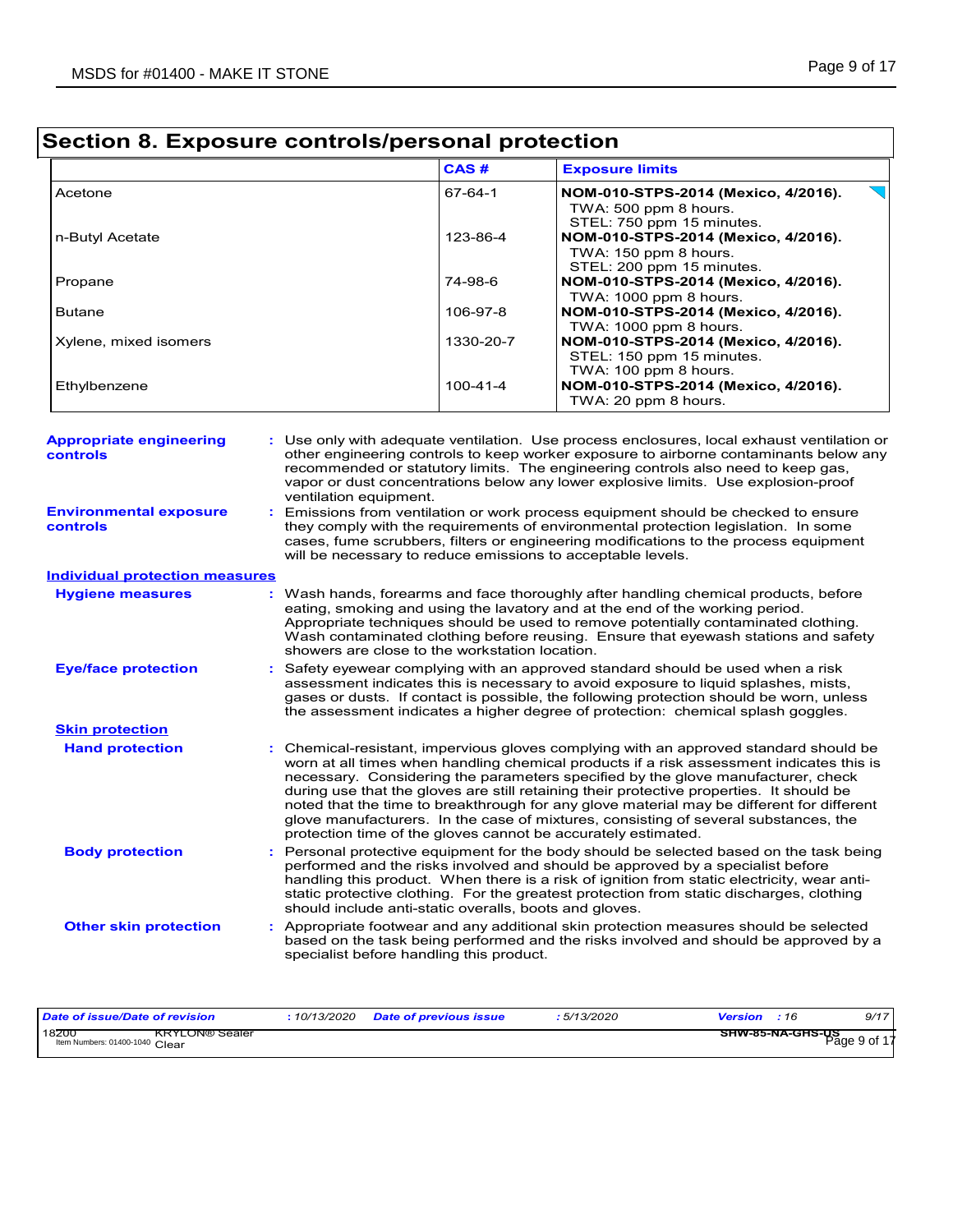: Based on the hazard and potential for exposure, select a respirator that meets the appropriate standard or certification. Respirators must be used according to a respiratory protection program to ensure proper fitting, training, and other important aspects of use. **Respiratory protection :**

### **Section 9. Physical and chemical properties**

| <b>Appearance</b>                                 |                                                                                 |
|---------------------------------------------------|---------------------------------------------------------------------------------|
| <b>Physical state</b>                             | : Liquid.                                                                       |
| <b>Color</b>                                      | : Clear.                                                                        |
| Odor                                              | : Not available.                                                                |
| <b>Odor threshold</b>                             | : Not available.                                                                |
| рH                                                | : 7                                                                             |
| <b>Melting point/freezing point</b>               | : Not available.                                                                |
| <b>Boiling point/boiling range</b>                | : Not available.                                                                |
| <b>Flash point</b>                                | : Closed cup: -29 $^{\circ}$ C (-20.2 $^{\circ}$ F) [Pensky-Martens Closed Cup] |
| <b>Evaporation rate</b>                           | $: 5.6$ (butyl acetate = 1)                                                     |
| <b>Flammability (solid, gas)</b>                  | : Not available.                                                                |
| Lower and upper explosive<br>(flammable) limits   | $:$ Lower: $1\%$<br>Upper: 12.8%                                                |
| <b>Vapor pressure</b>                             | : 101.3 kPa (760 mm Hg) [at 20 $^{\circ}$ C]                                    |
| <b>Vapor density</b>                              | : $1.55$ [Air = 1]                                                              |
| <b>Relative density</b>                           | : 0.73                                                                          |
| <b>Solubility</b>                                 | : Not available.                                                                |
| <b>Partition coefficient: n-</b><br>octanol/water | : Not available.                                                                |
| <b>Auto-ignition temperature</b>                  | : Not available.                                                                |
| <b>Decomposition temperature</b>                  | : Not available.                                                                |
| <b>Viscosity</b>                                  | Kinematic (40°C (104°F)): <0.205 cm <sup>2</sup> /s (<20.5 cSt)                 |
| <b>Molecular weight</b>                           | Not applicable.                                                                 |
| <b>Aerosol product</b>                            |                                                                                 |
| <b>Type of aerosol</b>                            | $:$ Spray                                                                       |
| <b>Heat of combustion</b>                         | $: 29.553$ kJ/g                                                                 |

### **Section 10. Stability and reactivity**

| <b>Reactivity</b>                                                | : No specific test data related to reactivity available for this product or its ingredients.              |  |  |  |  |  |  |  |  |
|------------------------------------------------------------------|-----------------------------------------------------------------------------------------------------------|--|--|--|--|--|--|--|--|
| <b>Chemical stability</b>                                        | : The product is stable.                                                                                  |  |  |  |  |  |  |  |  |
| <b>Possibility of hazardous</b><br><b>reactions</b>              | : Under normal conditions of storage and use, hazardous reactions will not occur.                         |  |  |  |  |  |  |  |  |
| <b>Conditions to avoid</b>                                       | : Avoid all possible sources of ignition (spark or flame).                                                |  |  |  |  |  |  |  |  |
| <b>Incompatible materials</b>                                    | : No specific data.                                                                                       |  |  |  |  |  |  |  |  |
| <b>Hazardous decomposition</b><br>products                       | : Under normal conditions of storage and use, hazardous decomposition products should<br>not be produced. |  |  |  |  |  |  |  |  |
| <b>Date of issue/Date of revision</b>                            | 10/17<br>:10/13/2020<br><b>Date of previous issue</b><br>: 5/13/2020<br><b>Version</b><br>:16             |  |  |  |  |  |  |  |  |
| 18200<br><b>KRYLON® Sealer</b><br>Item Numbers: 01400-1040 Clear | <b>SHW-85-NA-GHS-US</b><br>Page 10 of 1                                                                   |  |  |  |  |  |  |  |  |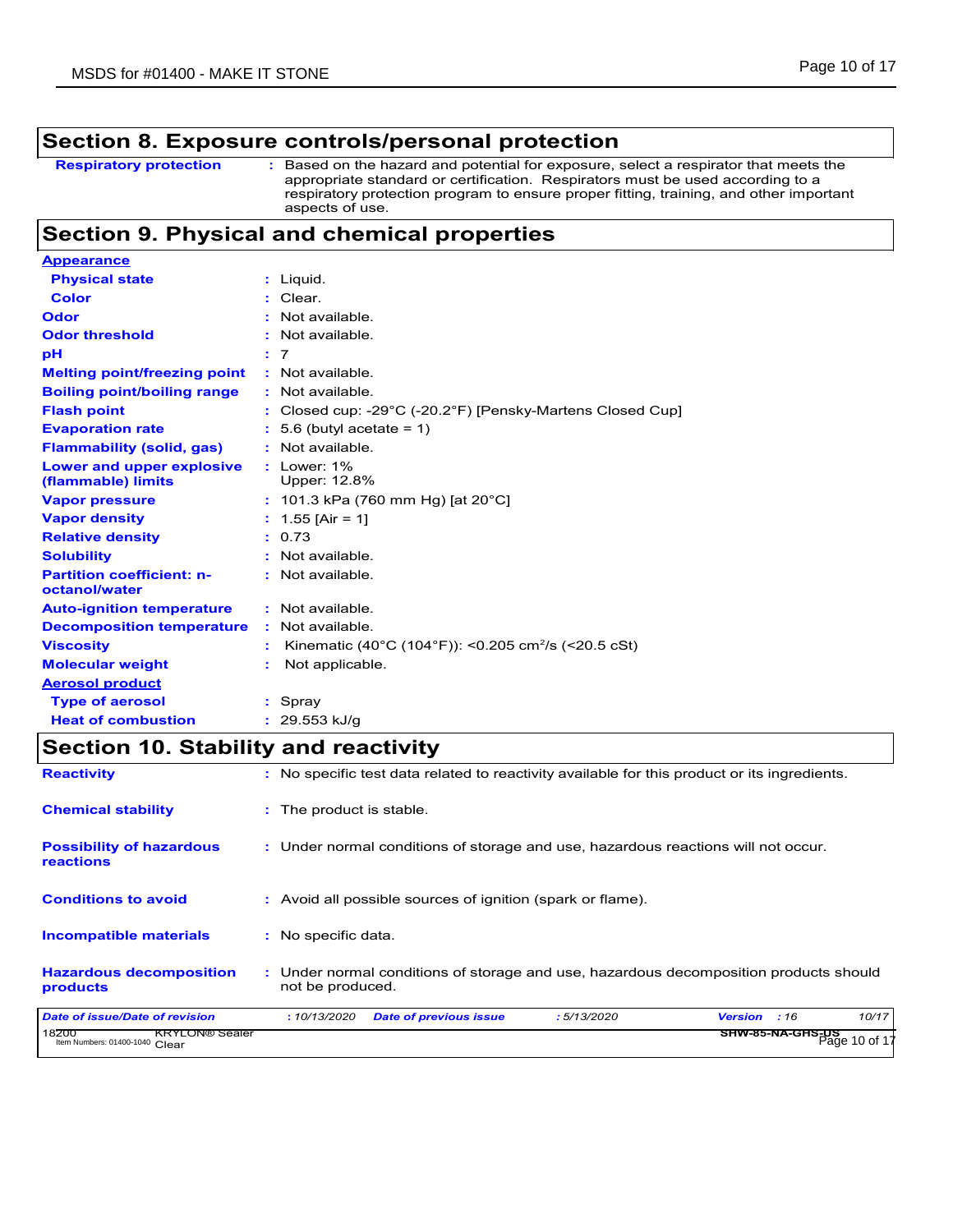### **Section 11. Toxicological information**

#### **Information on toxicological effects**

### **Acute toxicity**

| <b>Product/ingredient name</b> | <b>Result</b>                | <b>Species</b> | <b>Dose</b>                 | <b>Exposure</b> |
|--------------------------------|------------------------------|----------------|-----------------------------|-----------------|
| <b>Acetone</b>                 | LD50 Oral                    | Rat            | 5800 mg/kg                  |                 |
| In-Butyl Acetate               | LD50 Dermal                  | Rabbit         | -17600 mg/kg                |                 |
|                                | LD50 Oral                    | Rat            | 10768 mg/kg                 |                 |
| Butane                         | <b>LC50 Inhalation Vapor</b> | Rat            | $1658000$ mg/m <sup>3</sup> | 4 hours         |
| Xylene, mixed isomers          | LC50 Inhalation Gas.         | Rat            | 6700 ppm                    | 4 hours         |
|                                | LD50 Oral                    | Rat            | 4300 mg/kg                  |                 |
| Ethyl 3-Ethoxypropionate       | LD50 Oral                    | Rat            | 3200 mg/kg                  |                 |
| Ethylbenzene                   | LD50 Dermal                  | Rabbit         | -5000 mg/kg                 |                 |
|                                | LD50 Oral                    | Rat            | 3500 mg/kg                  |                 |

#### **Irritation/Corrosion**

| <b>Product/ingredient name</b> | <b>Result</b>            | <b>Species</b> | <b>Score</b> | <b>Exposure</b>  | <b>Observation</b>       |
|--------------------------------|--------------------------|----------------|--------------|------------------|--------------------------|
| Acetone                        | Eyes - Mild irritant     | Human          |              | 186300 ppm       | $\overline{\phantom{a}}$ |
|                                | Eyes - Mild irritant     | Rabbit         |              | 10 UI            |                          |
|                                | Eyes - Moderate irritant | Rabbit         |              | 24 hours 20      | $\overline{\phantom{0}}$ |
|                                |                          |                |              | mq               |                          |
|                                | Eyes - Severe irritant   | Rabbit         |              | $20 \text{ mg}$  |                          |
|                                | Skin - Mild irritant     | Rabbit         |              | 24 hours 500     |                          |
|                                |                          |                |              | mg               |                          |
|                                | Skin - Mild irritant     | Rabbit         |              | 395 mg           | $\overline{\phantom{0}}$ |
| n-Butyl Acetate                | Eyes - Moderate irritant | Rabbit         |              | $100 \text{ ma}$ |                          |
|                                | Skin - Moderate irritant | Rabbit         |              | 24 hours 500     |                          |
|                                |                          |                |              | mg               |                          |
| Xylene, mixed isomers          | Eyes - Mild irritant     | Rabbit         |              | 87 mg            |                          |
|                                | Eyes - Severe irritant   | Rabbit         |              | 24 hours 5       | $\overline{\phantom{0}}$ |
|                                |                          |                |              | mg               |                          |
|                                | Skin - Mild irritant     | Rat            |              | 8 hours 60 UI    |                          |
|                                | Skin - Moderate irritant | Rabbit         |              | 24 hours 500     |                          |
|                                |                          |                |              | mg               |                          |
|                                | Skin - Moderate irritant | Rabbit         |              | $100 \%$         |                          |
| Ethyl 3-Ethoxypropionate       | Skin - Mild irritant     | Rabbit         |              | 24 hours 500     |                          |
|                                |                          |                |              | mg               |                          |
| Amorphous Silica               | Eyes - Mild irritant     | Rabbit         |              | 24 hours 25      | $\overline{\phantom{a}}$ |
|                                |                          |                |              | mg               |                          |
| Ethylbenzene                   | Eyes - Severe irritant   | Rabbit         |              | 500 mg           |                          |
|                                | Skin - Mild irritant     | Rabbit         |              | 24 hours 15      |                          |
|                                |                          |                |              | mg               |                          |

### **Sensitization**

Not available.

### **Mutagenicity**

Not available.

### **Carcinogenicity**

Not available.

#### **Classification**

| <b>Product/ingredient name</b>                                   | <b>OSHA</b> | <b>IARC</b> | <b>NTP</b>                    |            |                     |                                          |
|------------------------------------------------------------------|-------------|-------------|-------------------------------|------------|---------------------|------------------------------------------|
| Xylene, mixed isomers<br>Amorphous Silica<br>Ethylbenzene        |             | 2B          |                               |            |                     |                                          |
| <b>Reproductive toxicity</b>                                     |             |             |                               |            |                     |                                          |
| Date of issue/Date of revision                                   | :10/13/2020 |             | <b>Date of previous issue</b> | :5/13/2020 | <b>Version</b> : 16 | 11/17                                    |
| 18200<br><b>KRYLON® Sealer</b><br>Item Numbers: 01400-1040 Clear |             |             |                               |            |                     | <b>SHW-85-NA-GHS-US</b><br>Page 11 of 17 |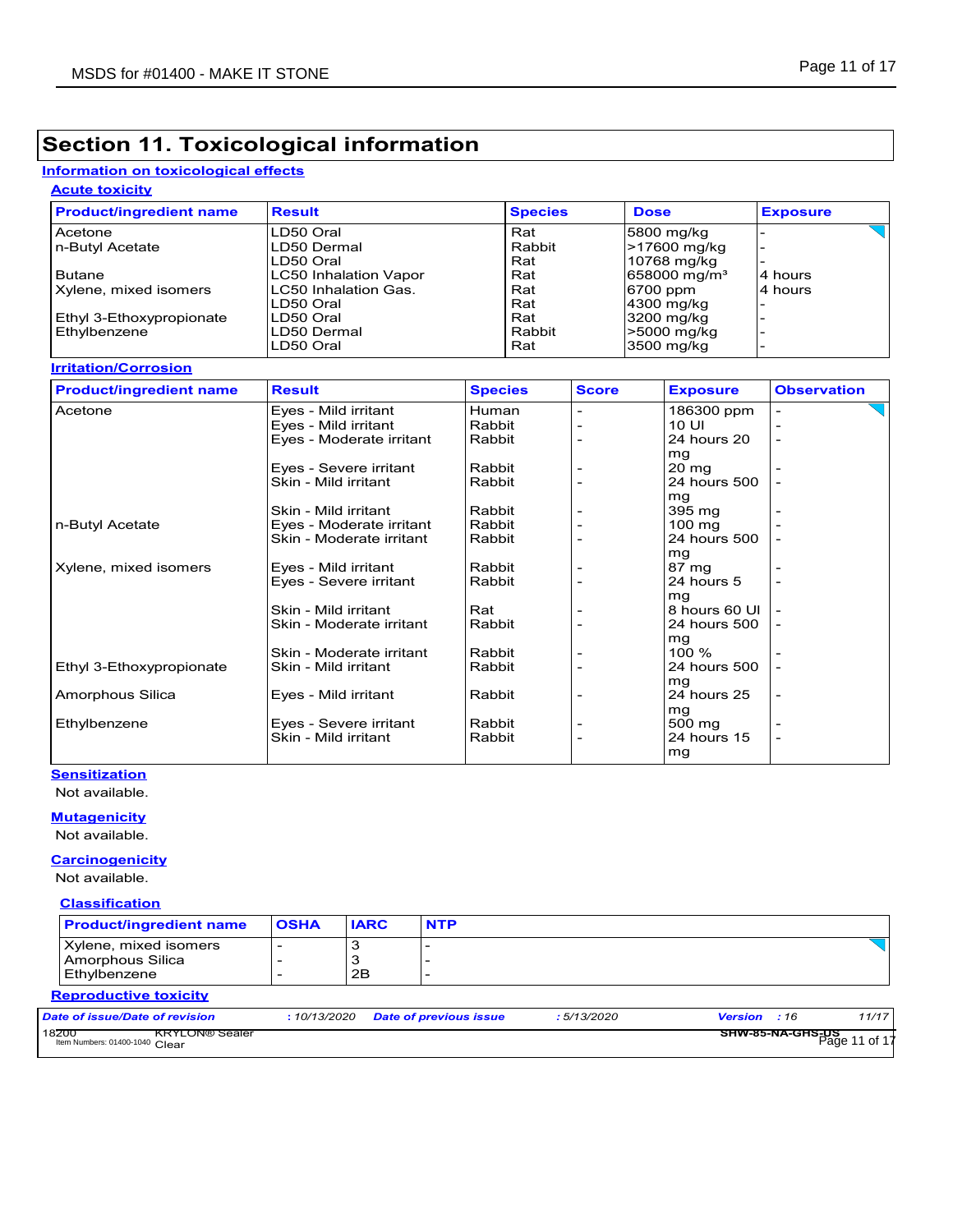### **Section 11. Toxicological information**

Not available.

**Teratogenicity**

Not available.

#### **Specific target organ toxicity (single exposure)**

| <b>Name</b>           | <b>Category</b> | <b>Route of</b><br>exposure | <b>Target organs</b>            |
|-----------------------|-----------------|-----------------------------|---------------------------------|
| Acetone               | Category 3      |                             | Respiratory tract<br>irritation |
|                       | Category 3      |                             | Narcotic effects                |
| n-Butyl Acetate       | Category 3      |                             | Narcotic effects                |
| Propane               | Category 3      |                             | Respiratory tract<br>irritation |
|                       | Category 3      |                             | Narcotic effects                |
| <b>Butane</b>         | Category 3      |                             | Respiratory tract<br>irritation |
|                       | Category 3      |                             | Narcotic effects                |
| Xylene, mixed isomers | Category 3      |                             | Respiratory tract<br>irritation |
| Ethylbenzene          | Category 3      |                             | Respiratory tract<br>irritation |
|                       | Category 3      |                             | Narcotic effects                |

#### **Specific target organ toxicity (repeated exposure)**

| <b>Name</b>           | <b>Category</b> | <b>Route of</b><br>exposure | <b>Target organs</b> |
|-----------------------|-----------------|-----------------------------|----------------------|
| Acetone               | Category 2      |                             |                      |
| Propane               | Category 2      |                             |                      |
| <b>Butane</b>         | Category 2      |                             |                      |
| Xylene, mixed isomers | Category 2      |                             |                      |
| Ethylbenzene          | Category 2      |                             |                      |

#### **Aspiration hazard**

| <b>Name</b>           | Result                                |
|-----------------------|---------------------------------------|
| Propane               | <b>ASPIRATION HAZARD - Category 1</b> |
| Butane                | <b>ASPIRATION HAZARD - Category 1</b> |
| Xylene, mixed isomers | <b>ASPIRATION HAZARD - Category 1</b> |
| Ethylbenzene          | <b>ASPIRATION HAZARD - Category 1</b> |

#### **Information on the likely :** Not available.

**routes of exposure**

### **Potential acute health effects**

| <b>Eve contact</b>  | : Causes serious eve irritation.                                                                                             |  |
|---------------------|------------------------------------------------------------------------------------------------------------------------------|--|
| <b>Inhalation</b>   | : Can cause central nervous system (CNS) depression. May cause drowsiness or<br>dizziness. May cause respiratory irritation. |  |
| <b>Skin contact</b> | : Causes skin irritation.                                                                                                    |  |
| <b>Ingestion</b>    | : Can cause central nervous system (CNS) depression. May be fatal if swallowed and<br>enters airways.                        |  |

#### **Symptoms related to the physical, chemical and toxicological characteristics**

| Date of issue/Date of revision                                   | : 10/13/2020 | <b>Date of previous issue</b> | 5/13/2020 | Version | .16 | 12/17                                    |
|------------------------------------------------------------------|--------------|-------------------------------|-----------|---------|-----|------------------------------------------|
| 18200<br><b>KRYLON® Sealer</b><br>Item Numbers: 01400-1040 Clear |              |                               |           |         |     | <b>SHW-85-NA-GHS-US</b><br>Page 12 of 17 |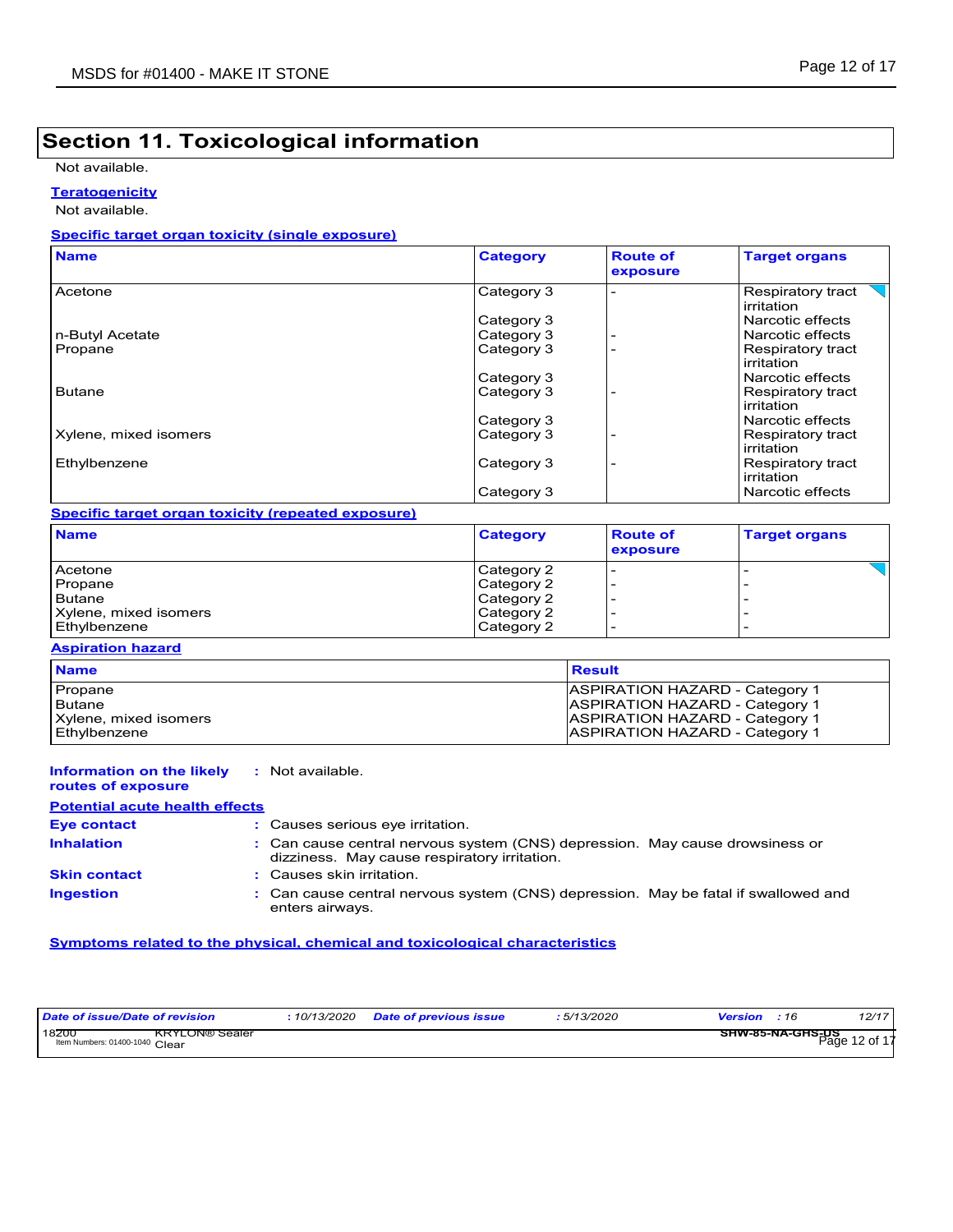|                                                                     | <b>Section 11. Toxicological information</b>                                                                                                                                            |
|---------------------------------------------------------------------|-----------------------------------------------------------------------------------------------------------------------------------------------------------------------------------------|
| <b>Eye contact</b>                                                  | : Adverse symptoms may include the following:<br>pain or irritation<br>watering<br>redness                                                                                              |
| <b>Inhalation</b>                                                   | Adverse symptoms may include the following:<br>respiratory tract irritation<br>coughing<br>nausea or vomiting<br>headache<br>drowsiness/fatigue<br>dizziness/vertigo<br>unconsciousness |
| <b>Skin contact</b>                                                 | : Adverse symptoms may include the following:<br>irritation<br>redness                                                                                                                  |
| <b>Ingestion</b>                                                    | : Adverse symptoms may include the following:<br>nausea or vomiting                                                                                                                     |
|                                                                     | Delayed and immediate effects and also chronic effects from short and long term exposure                                                                                                |
| <b>Short term exposure</b><br><b>Potential immediate</b><br>effects | : Not available.                                                                                                                                                                        |
| <b>Potential delayed effects</b><br><b>Long term exposure</b>       | : Not available.                                                                                                                                                                        |
| <b>Potential immediate</b><br>effects                               | : Not available.                                                                                                                                                                        |
| <b>Potential delayed effects</b>                                    | : Not available.                                                                                                                                                                        |
| <b>Potential chronic health effects</b><br>Not available.           |                                                                                                                                                                                         |
| General                                                             | : May cause damage to organs through prolonged or repeated exposure.                                                                                                                    |
| <b>Carcinogenicity</b>                                              | : Suspected of causing cancer. Risk of cancer depends on duration and level of<br>exposure.                                                                                             |
| <b>Mutagenicity</b>                                                 | : No known significant effects or critical hazards.                                                                                                                                     |
| <b>Teratogenicity</b>                                               | : No known significant effects or critical hazards.                                                                                                                                     |
| <b>Developmental effects</b>                                        | : No known significant effects or critical hazards.                                                                                                                                     |
| <b>Fertility effects</b>                                            | : No known significant effects or critical hazards.                                                                                                                                     |
| <b>Contained and State</b>                                          |                                                                                                                                                                                         |

#### **Numerical measures of toxicity**

| <b>Acute toxicity estimates</b> |                  |  |  |  |
|---------------------------------|------------------|--|--|--|
| <b>Route</b>                    | <b>ATE value</b> |  |  |  |
| Oral                            | 98579.58 mg/kg   |  |  |  |
| Dermal                          | 52689.47 mg/kg   |  |  |  |
| Inhalation (gases)              | 320926.77 ppm    |  |  |  |

| Date of issue/Date of revision                                   | 10/13/2020 | <b>Date of previous issue</b> | 5/13/2020 | <b>Version</b> : 16               | 13/17 |
|------------------------------------------------------------------|------------|-------------------------------|-----------|-----------------------------------|-------|
| 18200<br><b>KRYLON® Sealer</b><br>Item Numbers: 01400-1040 Clear |            |                               |           | SHW-85-NA-GHS-DS<br>Page 13 of 17 |       |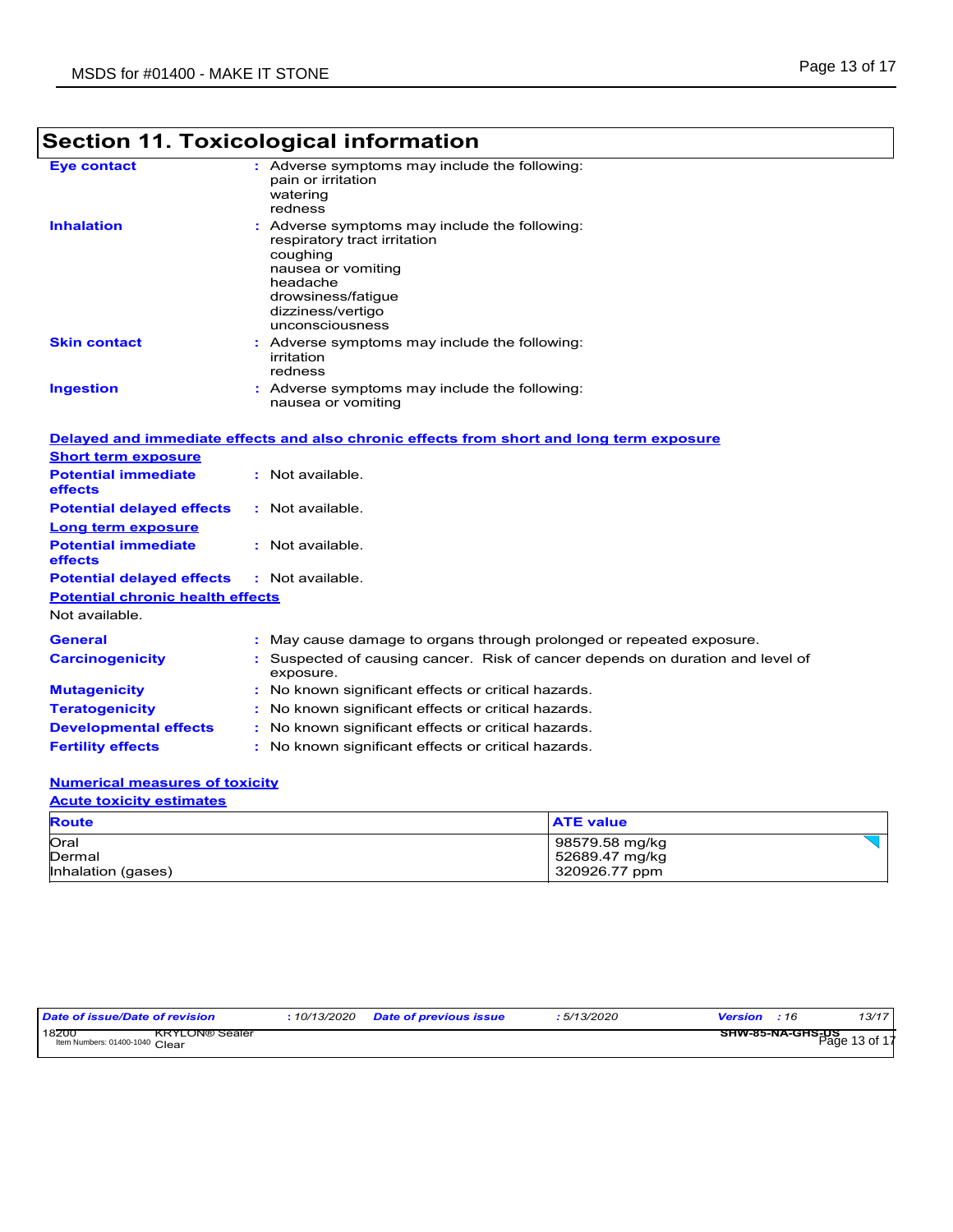### **Section 12. Ecological information**

#### **Toxicity**

| <b>Product/ingredient name</b> | <b>Result</b>                        | <b>Species</b>                             | <b>Exposure</b> |
|--------------------------------|--------------------------------------|--------------------------------------------|-----------------|
| Acetone                        | Acute EC50 7200000 µg/l Fresh water  | Algae - Selenastrum sp.                    | 96 hours        |
|                                | Acute LC50 4.42589 ml/L Marine water | Crustaceans - Acartia tonsa -<br>Copepodid | 48 hours        |
|                                | Acute LC50 7460000 µg/l Fresh water  | Daphnia - Daphnia cucullata                | 48 hours        |
|                                | Acute LC50 5600 ppm Fresh water      | Fish - Poecilia reticulata                 | 96 hours        |
|                                | Chronic NOEC 4.95 mg/l Marine water  | Algae - Ulva pertusa                       | 96 hours        |
|                                | Chronic NOEC 0.016 ml/L Fresh water  | Crustaceans - Daphniidae                   | 21 days         |
|                                | Chronic NOEC 0.1 ml/L Fresh water    | Daphnia - Daphnia magna -<br>Neonate       | 21 days         |
|                                | Chronic NOEC 5 µg/l Marine water     | Fish - Gasterosteus aculeatus -<br>Larvae  | 42 days         |
| n-Butyl Acetate                | Acute LC50 32 mg/l Marine water      | Crustaceans - Artemia salina               | 48 hours        |
|                                | Acute LC50 18000 µg/l Fresh water    | Fish - Pimephales promelas                 | 96 hours        |
| Xylene, mixed isomers          | Acute LC50 8500 µg/l Marine water    | Crustaceans - Palaemonetes<br>pugio        | 48 hours        |
|                                | Acute LC50 13400 µg/l Fresh water    | Fish - Pimephales promelas                 | 96 hours        |
| Ethylbenzene                   | Acute EC50 4600 µg/l Fresh water     | Algae - Pseudokirchneriella<br>subcapitata | 72 hours        |
|                                | Acute EC50 3600 µg/l Fresh water     | Algae - Pseudokirchneriella<br>subcapitata | 96 hours        |
|                                | Acute EC50 6.53 mg/l Marine water    | Crustaceans - Artemia sp. -<br>Nauplii     | 48 hours        |
|                                | Acute EC50 2.93 mg/l Fresh water     | Daphnia - Daphnia magna -<br>Neonate       | 48 hours        |
|                                | Acute LC50 4200 µg/l Fresh water     | Fish - Oncorhynchus mykiss                 | 96 hours        |

#### **Persistence and degradability**

| <b>Product/ingredient name</b> | <b>Aquatic half-life</b> | <b>Photolysis</b> | <b>Biodegradability</b> |
|--------------------------------|--------------------------|-------------------|-------------------------|
| Acetone                        |                          |                   | Readily                 |
| n-Butyl Acetate                |                          |                   | Readily                 |
| Xylene, mixed isomers          |                          |                   | Readily                 |
| Ethylbenzene                   |                          |                   | Readily                 |

### **Bioaccumulative potential**

| <b>Product/ingredient name</b> | $\mathsf{LogP}_\mathsf{ow}$ | <b>BCF</b>  | <b>Potential</b> |
|--------------------------------|-----------------------------|-------------|------------------|
| Xylene, mixed isomers          |                             | 8.1 to 25.9 | low              |

#### **Mobility in soil**

**Soil/water partition coefficient (KOC)**

**:** Not available.

**Other adverse effects :** No known significant effects or critical hazards.

| Date of issue/Date of revision                                   | 10/13/2020 Date of previous issue | 5/13/2020 | <b>Version</b> : 16                      | 14/17 |
|------------------------------------------------------------------|-----------------------------------|-----------|------------------------------------------|-------|
| 18200<br><b>KRYLON® Sealer</b><br>Item Numbers: 01400-1040 Clear |                                   |           | <b>SHW-85-NA-GHS-DS</b><br>Page 14 of 17 |       |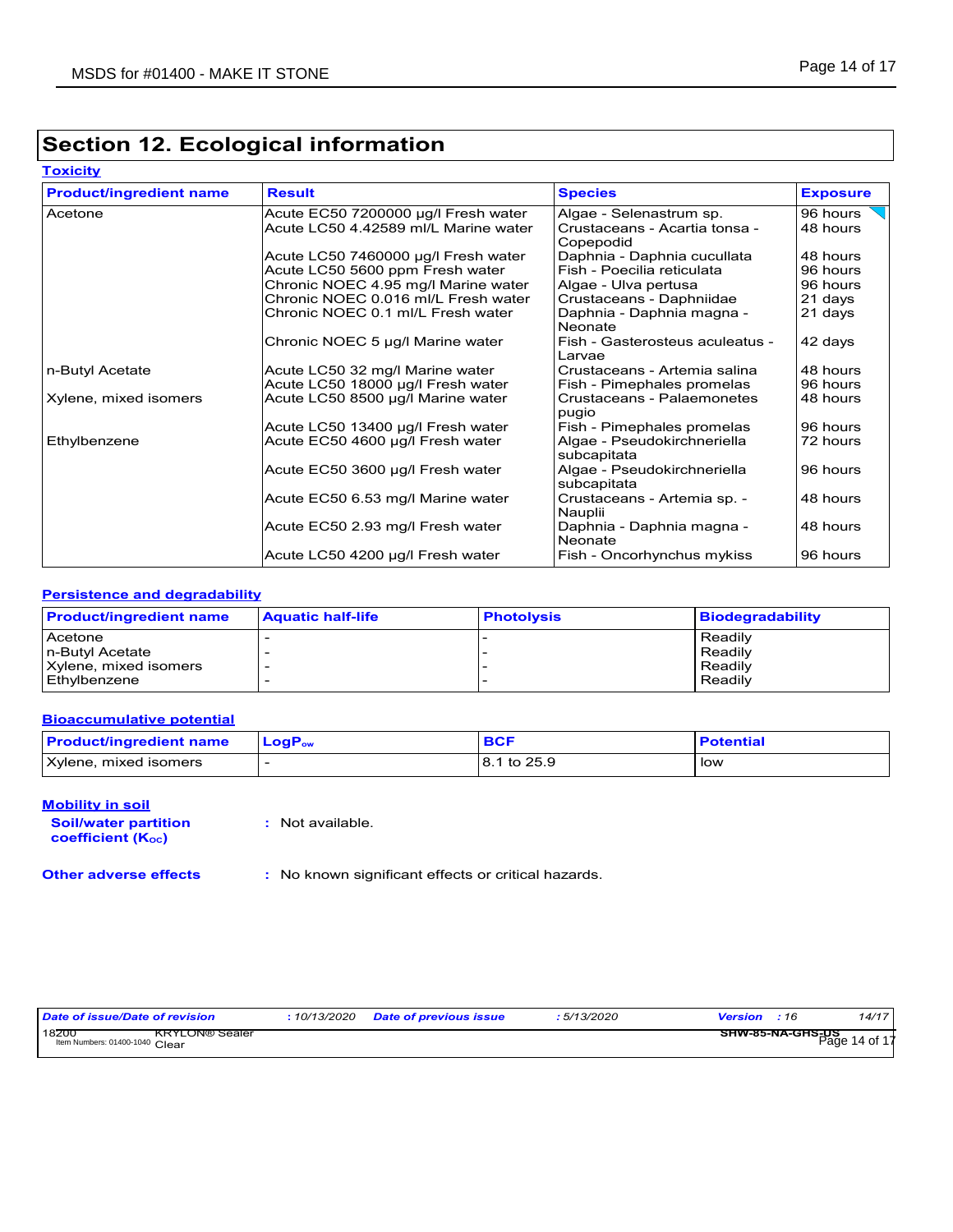### **Section 13. Disposal considerations**

#### **Disposal methods :**

The generation of waste should be avoided or minimized wherever possible. Disposal of this product, solutions and any by-products should at all times comply with the requirements of environmental protection and waste disposal legislation and any regional local authority requirements. Dispose of surplus and non-recyclable products via a licensed waste disposal contractor. Waste should not be disposed of untreated to the sewer unless fully compliant with the requirements of all authorities with jurisdiction. Waste packaging should be recycled. Incineration or landfill should only be considered when recycling is not feasible. This material and its container must be disposed of in a safe way. Empty containers or liners may retain some product residues. Do not puncture or incinerate container.

#### AEROSOLS 2.1 - AEROSOLS 2.1 - UN1950 UN1950 - **Emergency**  Product classified **schedules** F-D, S-U **DOT Classification IMDG UN number UN proper shipping name Transport hazard class(es) Packing group Additional information Environmental hazards Special precautions for user** No. No. **:** Multi-modal shipping descriptions are provided for informational purposes and do not **TDG Classification** UN1950 AEROSOLS 2.1 No. as per the following sections of the Transportation of Dangerous Goods Regulations: 2.13-2.17 (Class 2). **Mexico Classification** UN1950 AEROSOLS 2.1 No. consider container sizes. The presence of a shipping description for a particular mode of transport (sea, air, etc.), does not indicate that the product is packaged suitably for that mode of transport. All packaging must be reviewed for suitability prior to shipment, and compliance with the applicable regulations is the sole responsibility of the person offering the product for transport. People loading and unloading dangerous goods must be trained on all of the risks deriving from the substances and on all actions in case of emergency situations. **IATA** UN1950 AEROSOLS, flammable 2.1 No. - 126 **ERG No.** 126 126 **ERG No. ERG No.** Dependent upon container size, this product may ship under the Limited Quantity shipping exception. Dependent upon container size, this product may ship under the Limited Quantity shipping exception. Dependent upon container size, this product may ship under the Limited Quantity shipping exception. Dependent upon container size, this product may ship under the Limited Quantity shipping exception. Dependent upon container size, this product may ship under the Limited Quantity shipping exception.

### **Section 14. Transport information**

| Date of issue/Date of revision                                   | 10/13/2020 | <b>Date of previous issue</b> | 5/13/2020 | <b>Version</b> : 16                      | 15/17 |
|------------------------------------------------------------------|------------|-------------------------------|-----------|------------------------------------------|-------|
| 18200<br><b>KRYLON® Sealer</b><br>Item Numbers: 01400-1040 Clear |            |                               |           | <b>SHW-85-NA-GHS-DS</b><br>Page 15 of 17 |       |
|                                                                  |            |                               |           |                                          |       |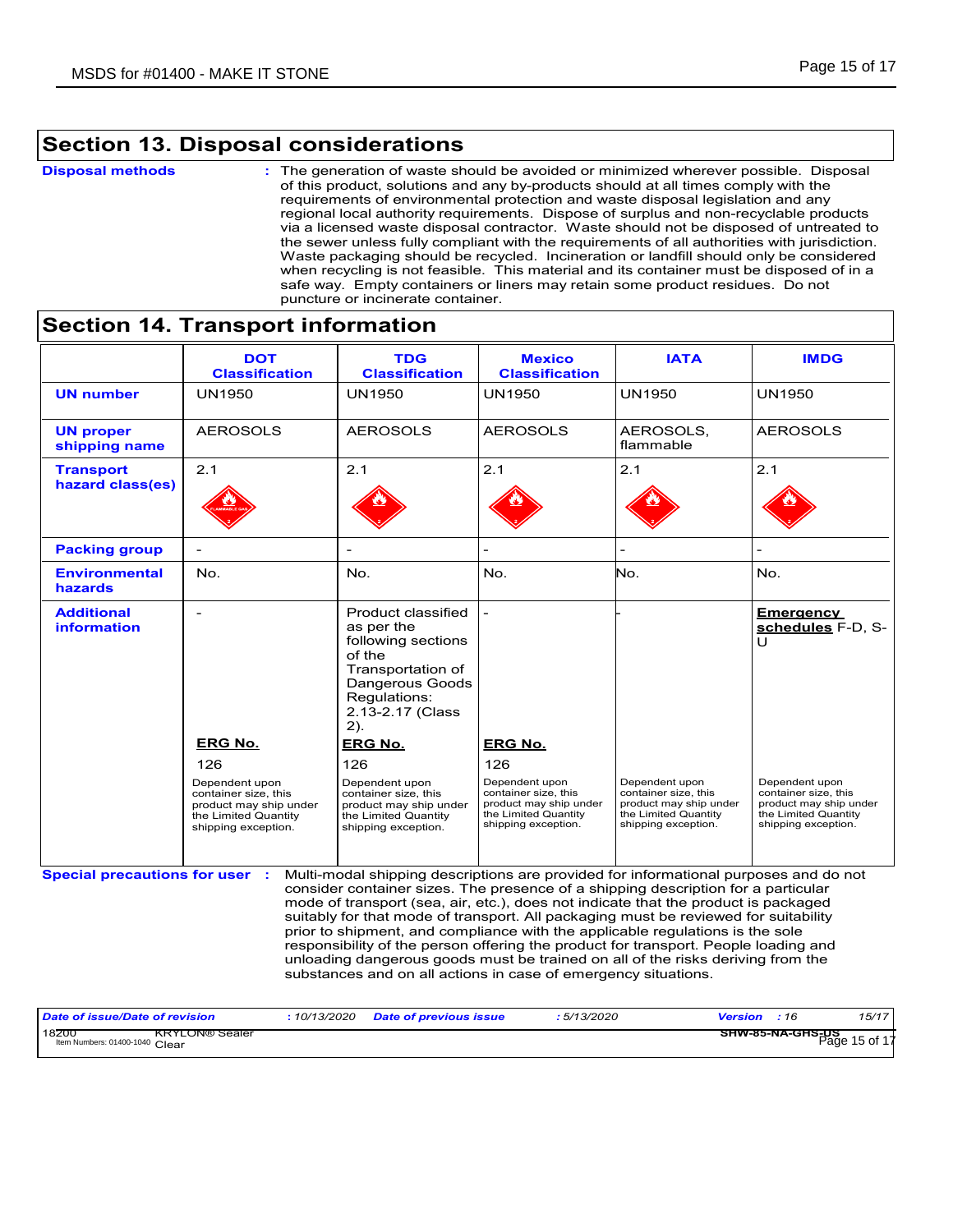### **Section 14. Transport information**

**Transport in bulk according :** Not available. **to IMO instruments**

**Proper shipping name :**

: Not available.

### **Section 15. Regulatory information**

#### **SARA 313**

SARA 313 (40 CFR 372.45) supplier notification can be found on the Environmental Data Sheet.

#### **California Prop. 65**

WARNING: This product contains chemicals known to the State of California to cause cancer and birth defects or other reproductive harm.

| International regulations  |                                                              |
|----------------------------|--------------------------------------------------------------|
| <b>International lists</b> | <b>Australia inventory (AICS): Not determined.</b>           |
|                            | <b>China inventory (IECSC): Not determined.</b>              |
|                            | Japan inventory (ENCS): Not determined.                      |
|                            | Japan inventory (ISHL): Not determined.                      |
|                            | Korea inventory (KECI): Not determined.                      |
|                            | New Zealand Inventory of Chemicals (NZIoC): Not determined.  |
|                            | <b>Philippines inventory (PICCS): Not determined.</b>        |
|                            | Taiwan Chemical Substances Inventory (TCSI): Not determined. |
|                            | Thailand inventory: Not determined.                          |
|                            | Turkey inventory: Not determined.                            |
|                            | Vietnam inventory: Not determined.                           |

### **Section 16. Other information**

**Hazardous Material Information System (U.S.A.)**



**The customer is responsible for determining the PPE code for this material. For more information on HMIS® Personal Protective Equipment (PPE) codes, consult the HMIS® Implementation Manual.**

**Caution: HMIS® ratings are based on a 0-4 rating scale, with 0 representing minimal hazards or risks, and 4 representing significant hazards or risks. Although HMIS® ratings and the associated label are not required on SDSs or products leaving a facility under 29 CFR 1910.1200, the preparer may choose to provide them. HMIS® ratings are to be used with a fully implemented HMIS® program. HMIS® is a registered trademark and service mark of the American Coatings Association, Inc.**

**Procedure used to derive the classification**

| <b>Classification</b>                                                                           | <b>Justification</b>  |
|-------------------------------------------------------------------------------------------------|-----------------------|
| FLAMMABLE AEROSOLS - Category 1                                                                 | On basis of test data |
| GASES UNDER PRESSURE - Compressed gas                                                           | Calculation method    |
| SKIN CORROSION/IRRITATION - Category 2                                                          | Calculation method    |
| SERIOUS EYE DAMAGE/ EYE IRRITATION - Category 2A                                                | Calculation method    |
| CARCINOGENICITY - Category 2                                                                    | Calculation method    |
| SPECIFIC TARGET ORGAN TOXICITY (SINGLE EXPOSURE) (Respiratory tract<br>irritation) - Category 3 | Calculation method    |
| SPECIFIC TARGET ORGAN TOXICITY (SINGLE EXPOSURE) (Narcotic effects) -<br>Category 3             | Calculation method    |
| SPECIFIC TARGET ORGAN TOXICITY (REPEATED EXPOSURE) - Category 2                                 | Calculation method    |
| <b>ASPIRATION HAZARD - Category 1</b>                                                           | Calculation method    |
| <b>History</b>                                                                                  |                       |

| Date of issue/Date of revision                                   | 10/13/2020 | <b>Date of previous issue</b> | 5/13/2020 | 16/17<br><b>Version</b><br>:16           |
|------------------------------------------------------------------|------------|-------------------------------|-----------|------------------------------------------|
| 18200<br><b>KRYLON® Sealer</b><br>Item Numbers: 01400-1040 Clear |            |                               |           | <b>SHW-85-NA-GHS-US</b><br>Page 16 of 17 |